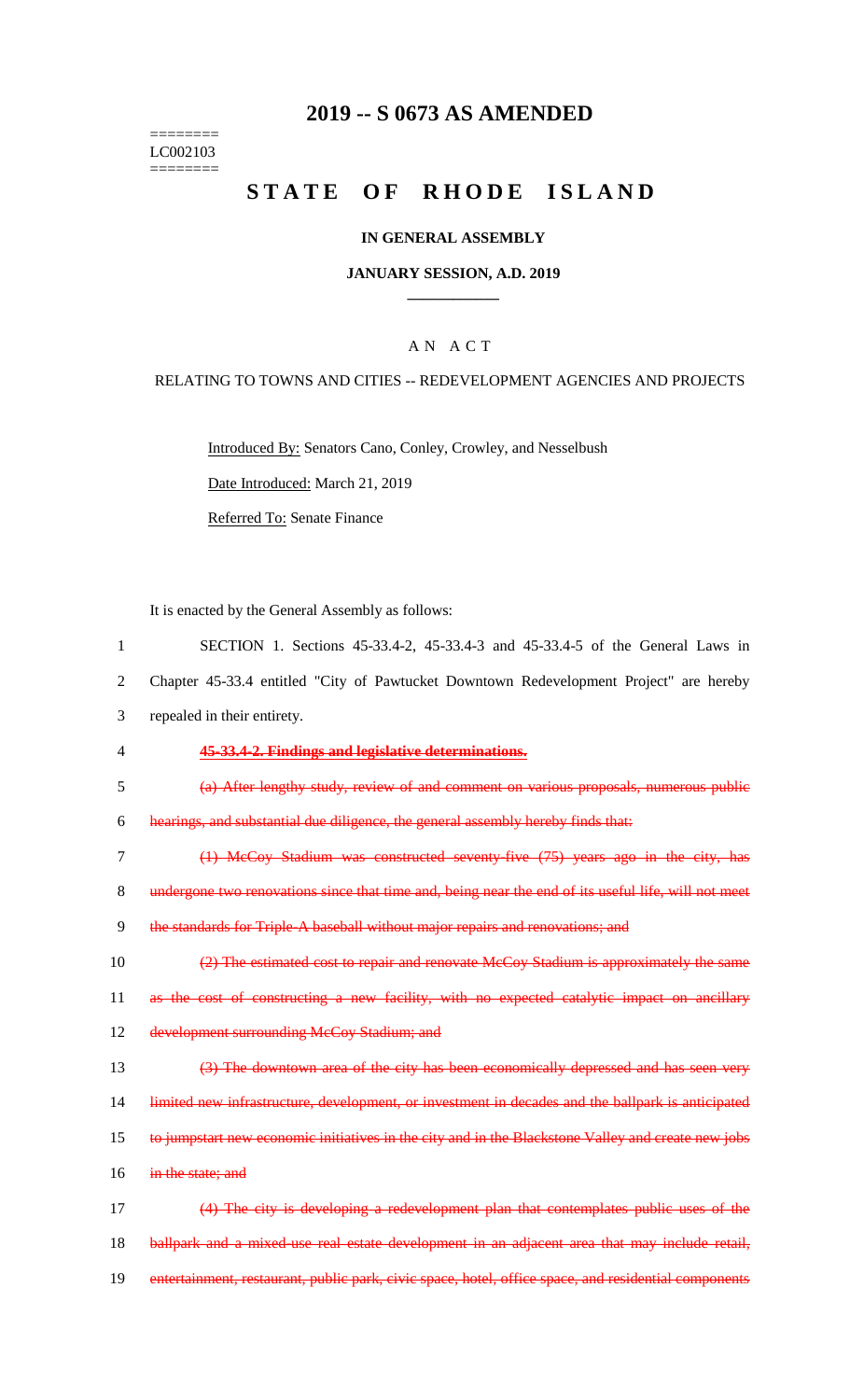1 as part of a larger redevelopment of downtown Pawtucket; and 2 (5) The ballpark will operate and be utilized as a public park and will create public 3 recreational, social, and communal benefits; and 4 (6) It is proposed that the agency will own the ballpark and lease the ballpark to the team 5 and that the state will not be a party to the lease or any sublease of the ballpark; and 6 (7) In order to reduce interest rate costs to finance the ballpark and land costs, the city has 7 proposed that the agency will issue the bonds to finance such costs on a tax-exempt basis, to the 8 extent permitted by federal tax law; and 9 (8) Revenues to be generated by the downtown Pawtucket redevelopment project are 10 projected by industry experts to be more than sufficient to cover the costs of financing the 11 ballpark and land costs; and 12 (9) Land costs and ballpark construction costs are expected to be approximately eighty-13 three million dollars (\$83,000,000), excluding financing costs; and 14 (10) The PawSox propose to contribute forty-five million dollars (\$45,000,000), 15 including twelve million dollars (\$12,000,000) in equity contributions from PawSox owners to 16 the total project cost, which equity contributions shall be expended toward the construction of the 17 ballpark and shall be expended in full no later than the opening of the ballpark, and thirty-three 18 million dollars (\$33,000,000) to be financed by bonds issued by the agency; and 19 (11) The bonds shall, to the extent practicable, be issued by means of a public offering, 20 and shall not be sold by means of a private placement unless it is impracticable or economically 21 inefficient to issue and sell the bonds in a public offering. If bonds are privately placed, the 22 underwriters, placement agent, or purchasers of the bonds, or a municipal financial advisor 23 registered with the Securities and Exchange Commission, shall certify that the interest rates, 24 prices, and yields of the bonds represent fair-market prices of the bonds. 25 (12) The team, the agency and the state shall conduct due diligence with the underwriters 26 or placement agent for the bonds in accordance with federal securities laws and rules of the 27 United States Securities and Exchange Commission and Municipal Securities Rulemaking Board 28 to ensure that the contributions and financial responsibilities of the parties are fully and publicly 29 disclosed. 30 (13) The state proposes to contribute state economic activity taxes realized from activities 31 in the ballpark district and at McCoy Stadium to support bonds issued by the agency; and 32 (14) The city proposes to contribute city tax increment revenues and city economic 33 activity taxes in order to support bonds of the agency; and 34 (15) Energy costs for public buildings are skyrocketing and will likely continue to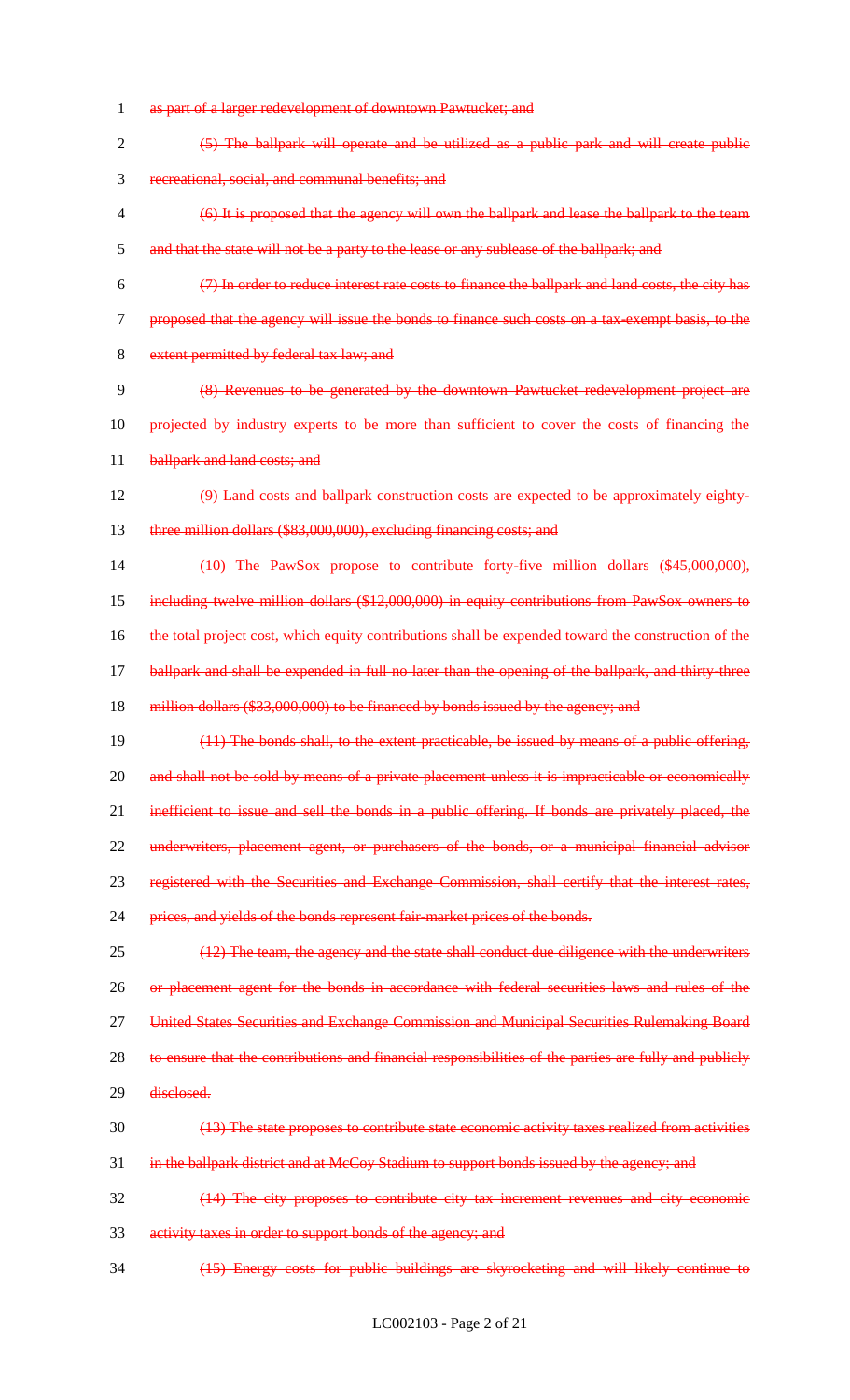increase; energy use by public buildings contributes substantially to the problems of pollution and global warming; public buildings can be built and renovated using high-performance methods that save energy, reduce water consumption, improve indoor air quality, preserve the environment, and make workers and students more productive; and

 (16) The use of green and sustainable infrastructure in the development and construction of the ballpark will address stormwater runoff and reduce flooding, reduce pollutant levels in nearby waterways, and may reduce long-term operating costs of the ballpark.

 (b) The general assembly hereby determines and declares that the financing, construction, and development of a ballpark in the city to be used primarily as a venue for minor-league baseball and also as a public park, as well as the redevelopment of the surrounding depressed neighborhood, are public uses that are in the interest of, and for benefit of, the citizens of the 12 state, and will contribute substantially to the social and economic well being of the citizens of the 13 state and significantly enhance the economic development and employment opportunities within 14 the city and the state;

 (c) The general assembly hereby determines and declares that government support in facilitating the presence of minor-league baseball and the development of a public park in the city provides to the state and its citizens highly valued intangible benefits that increase the quality of 18 life and civic relationships of their citizens; and

19 (d) The general assembly hereby determines and declares that the expenditure of public 20 money for these purposes is necessary and serves a public purpose.

**45-33.4-3. Contributions from parties.**

 Debt service payments on the bonds shall be payable from lease rental payments by the PawSox, from annual naming rights payments received by the PawSox, and any such other 24 payments necessary to fully cover the team's annual lease obligation, state economic activity 25 taxes, city tax increment revenues, and city economic activity taxes, each year for a period of up 26 to thirty (30) years or any combination thereof.

**45-33.4-5. Renewal and replacement reserve fund.**

 (a) The team, the agency, and the state shall establish and maintain a renewal and replacement reserve fund for the long-term capital needs of the ballpark to ensure that the 30 ballpark remains a first-class, Triple-A minor-league baseball facility and an asset to the agency 31 and the surrounding community. The team shall be responsible for a minimum of fifty percent (50%) of the costs of annual capital expenditures for structural repairs including, but not limited to, repairs and improvements to the roof and exterior walls of the facility, protective coatings, ramps, plumbing, and all repairs, replacements, and improvements, whether capital or ordinary,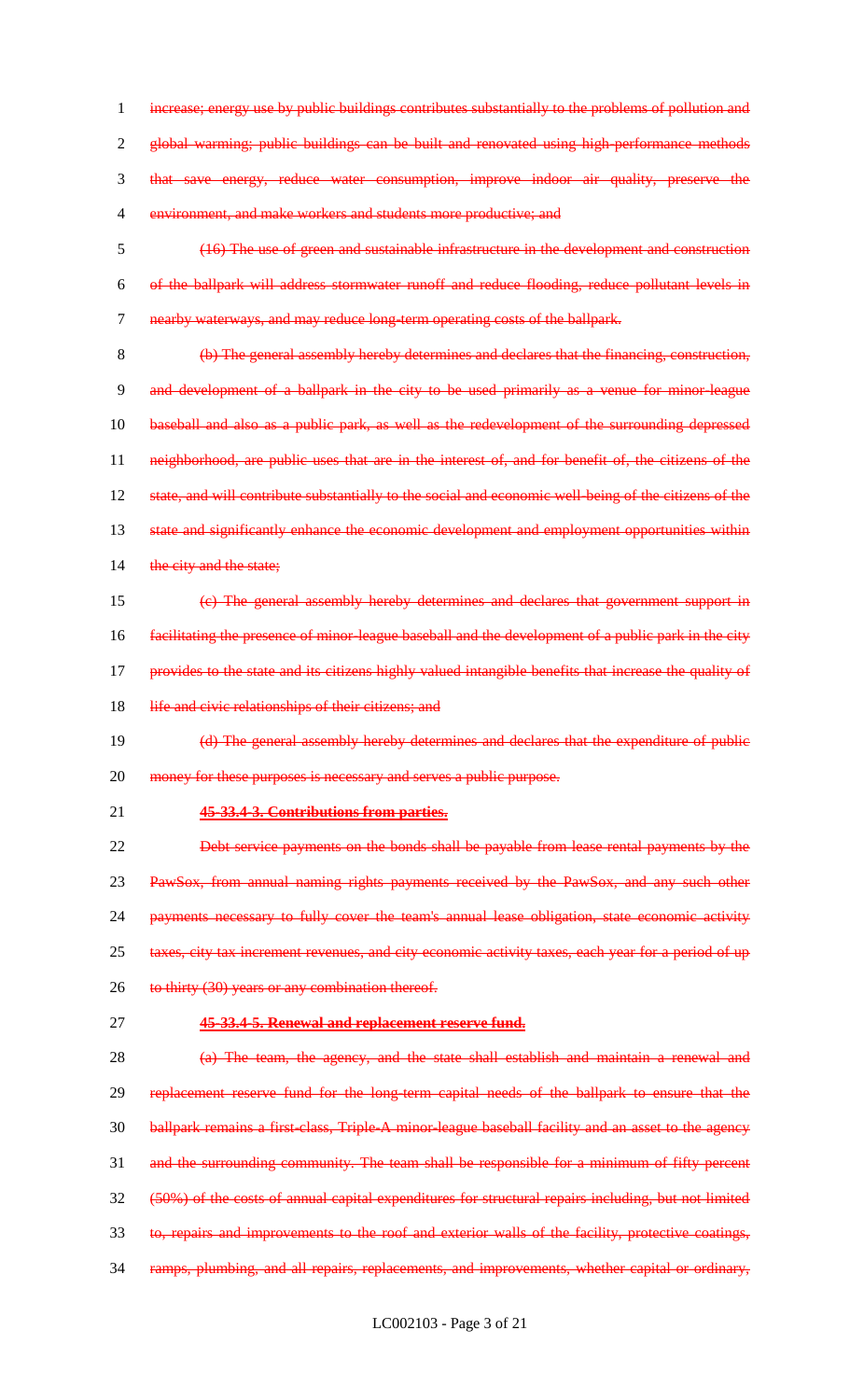1 needed to preserve the ballpark. The team, the city, and the state, from legally available funds, shall contribute a combined minimum of one hundred fifty thousand dollars (\$150,000) per year in total to the renewal and replacement reserve fund for use to finance capital expenditures. The 4 team shall contribute a minimum of seventy-five thousand dollars (\$75,000) of the one hundred fifty thousand dollars (\$150,000). Under no condition shall monies in the renewal and replacement reserve fund be utilized for operations of the ballpark or public park. The state, the team, and the agency shall jointly develop a renewal and replacement capital plan between every two (2) to five (5) years, which plan shall include directives to the parties to make contributions to the renewal and replacement reserve fund in order to carry out the capital improvements set 10 forth in the renewal and replacement capital plan. SECTION 2. Sections 45-33.4-1, 45-33.4-4 and 45-33.4-6 of the General Laws in

 Chapter 45-33.4 entitled "City of Pawtucket Downtown Redevelopment Project" are hereby amended to read as follows:

#### **45-33.4-1. Definitions.**

 For purposes of this chapter, the following terms shall have the meanings ascribed to them herein:

 (1) "Agency" means the Pawtucket redevelopment agency, established in accordance with chapter 31 of this title.

(2) "Ballpark" shall mean a new ballpark, currently known as the Ballpark at Slater Mill,

20 and related facilities and parking in the city.

(2) "Arts district" means the economic development zone designated as the arts and

22 entertainment district in the downtown area of the city described in § 44-30-1.1.

 (3) "Ballpark district" means the ballpark district of the downtown Pawtucket 24 redevelopment project area or tax increment master plan, including the ballpark known as McCoy Stadium, and related facilities and its immediately adjacent parcels within the redevelopment area 26 approved by the agency in accordance with the procedures set forth in chapters 31, 32, and 33 and 33.2 of this title.

28 (4) "Bonds" means revenue bonds issued by the Pawtucket redevelopment agency or the 29 city in accordance with the provisions of chapters 31, 32, and 33 and 33.2 of this title in order to 30 finance the ballpark and land costs a project, which bonds may be issued on a tax-exempt or taxable basis, on a fixed-rate basis or variable-rate basis, or any combination thereof, and may be issued in one or more sub-series and supported with letters or lines of credit, liquidity facilities, insurance or other support arrangements including, but not limited to, interest rate "caps", 34 "floors", "collars", that the agency or city, as issuer, determines to be necessary or desirable for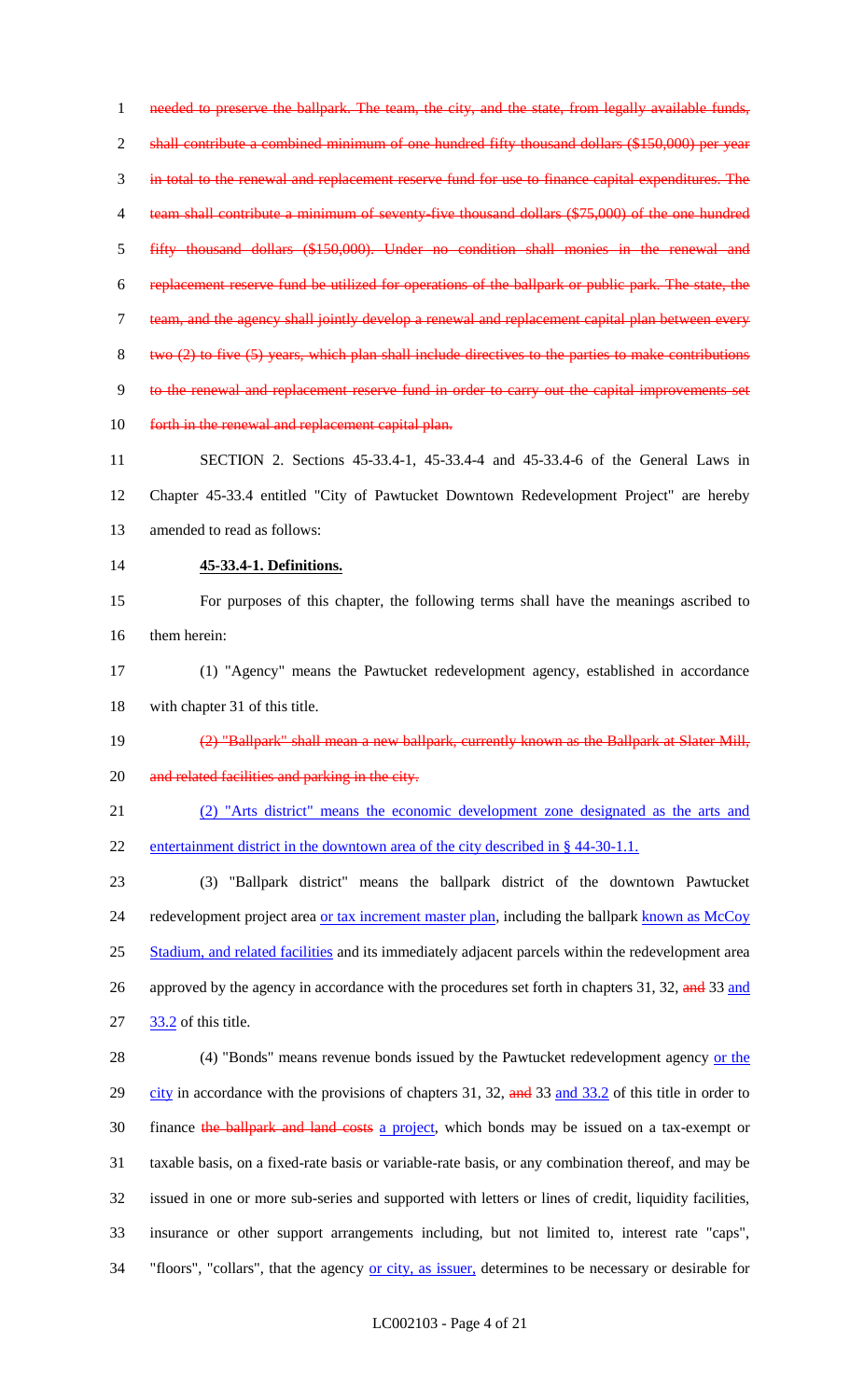1 the purpose of generating savings or managing interest rates in connection with, or subsequent to,

2 or incidental to the issuance, carrying, or securing of the bonds.

3 (5) "City" means the city of Pawtucket, Rhode Island.

4 (6) "City economic activity taxes" means city incremental tangible asset taxes, hotel 5 taxes, food and beverage tax revenues, and non-real property assessments tax revenues from 6 activities at McCoy Stadium in the arts district, the growth center district and the ballpark district, 7 plus incremental tangible asset taxes, hotel taxes, food and beverage tax revenues, and non-real 8 property assessments to be generated in and around the downtown Pawtucket redevelopment area 9 as set forth in the economic activity taxes agreement negotiated by the governor and the state 10 director of the department of revenue, as described in § 45-33.4-4, in addition to premium ticket 11 surcharges.

12 (7) "City tax increment revenues" means revenues generated under chapter 33.2 of this 13 title that are expected to include incremental real estate property taxes, personal property taxes, 14 special assessments on real property, and betterment fees generated in and around the downtown 15 Pawtucket redevelopment area arts district, the growth center district and the ballpark district.

16 (8) "Downtown Pawtucket redevelopment area" means the redevelopment area approved

17 by the agency in accordance with the procedures set forth in chapters 31, 32, and 33 of this title. 18 (9) "Downtown Pawtucket redevelopment plan" means the redevelopment plan proposed

19 to be approved by the agency pursuant to chapters 31, 32, and 33 of this title that contemplates 20 public uses of the ballpark and a mixed use real estate development in an adjacent area that may 21 include retail, entertainment, restaurant, public park, civic space, hotel, office space, and 22 residential components as part of a larger redevelopment of downtown Pawtucket.

23 (10) "Downtown Pawtucket redevelopment project" means the project proposed to be 24 approved by the agency in accordance with chapters 31, 32, and 33 of this title, that contemplates 25 public uses of the ballpark and a mixed use real estate development in an adjacent area that may 26 include retail, entertainment, restaurant, public park, civic space, hotel, office space, and 27 residential components as part of a larger redevelopment of downtown Pawtucket.

28 (11)(8) "Economic activity taxes agreement" means the agreement by and among the 29 agency, the city and the state described in § 45-33.4-4.

30 (12) "Land costs" means the cost of land acquisition for the ballpark and related 31 infrastructure which shall include all related expenses of acquisition by purchase or through 32 eminent domain.

33 (13) "Lease" means the lease agreement to be entered into by the agency, as lessor, and 34 the team, as lessee, providing for the lease of, and payment of rentals for, the ballpark and related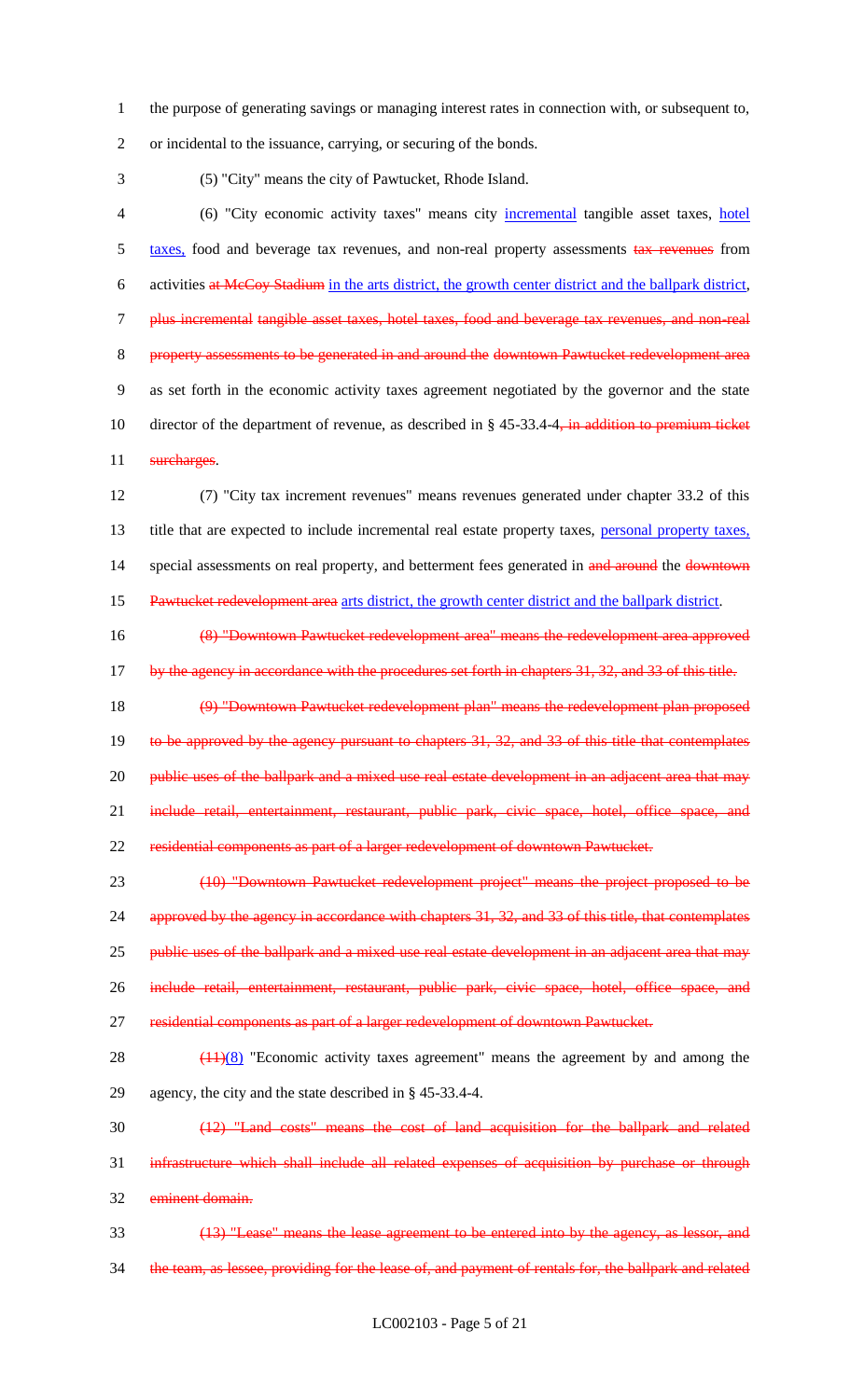1 facilities.

| (14) "McCoy Stadium" means the existing minor league baseball stadium by that name |
|------------------------------------------------------------------------------------|
| located in the city.                                                               |

- 4 (15) "PawSox" or "team" shall mean the Pawtucket Red Sox Baseball Club, LLC, its 5 affiliates, successors, or assigns.
- 6 (16) "Renewal and replacement reserve fund" means the fund established pursuant to § 7 45-33.4-5 to ensure funding of maintenance, renewal, and replacement of the ballpark and related
- 8 facilities.

9 (9) Growth center district" means the growth center district described in a redevelopment 10 plan or in a tax increment district master plan approved by the agency in accordance with the 11 procedures set forth in chapters 31, 32, 33 and 33.2 of title 45, which shall have boundaries as 12 follows: The area beginning at the point of intersection of Lonsdale Avenue and the Central 13 Falls/Pawtucket line, continuing south on Lonsdale Avenue until Beecher Street, then heading 14 east, then south, then east on Beecher Street to Coleman Street, then turning south onto Coleman 15 Street to Carpenter Street, then heading east onto Carpenter Street to Conant Street, then turning 16 south onto Conant Street, continuing to Main Street, then turning northeast onto Main Street to 17 Church Street, then turning east onto Church Street to Pine Street, then turning south onto Pine 18 Street to South Union Street, then turning east onto South Union Street to Park Place West, then 19 turning south onto Park Place West to George St, continuing south onto George Street to Division 20 Street, then turning east onto Division Street to Taft Street, then turning south onto Taft Street to 21 Max Read Field, turning east at Max Read Field and crossing the Seekonk River, then turning 22 south along Seekonk River boundary to the intersection of Berry Spring Street and School Street, 23 continuing northerly onto School Street to Bowers Street, turning east onto Bowers Street to 24 Prospect Street, then turning north onto Prospect Street to Interstate 95, turning northeast onto 25 Interstate 95 to Walcott Street, turning west onto Walcott Street to Broadway, turning northerly 26 onto Broadway to edge of Interstate 95, continuing north along the western edge of Interstate 95 27 to Pawtucket/Attleboro city line, then turning west at the city line to the Blackstone River, then 28 south along the city boundary on the Blackstone River, continuing westerly along the city line to 29 the point where the city line intersects with Lonsdale Avenue. 30 (10) "Project" means any project as defined in § 45-33.2-3 or any capital project as 31 defined in § 45-33.2-3.1 within the ballpark district, arts district or growth center district and shall

- 32 include "project costs" as described in § 45-33.2-28, which definition shall apply irrespective of
- 33 whether the project is described in a redevelopment plan or in a tax increment district master
- 34 plan.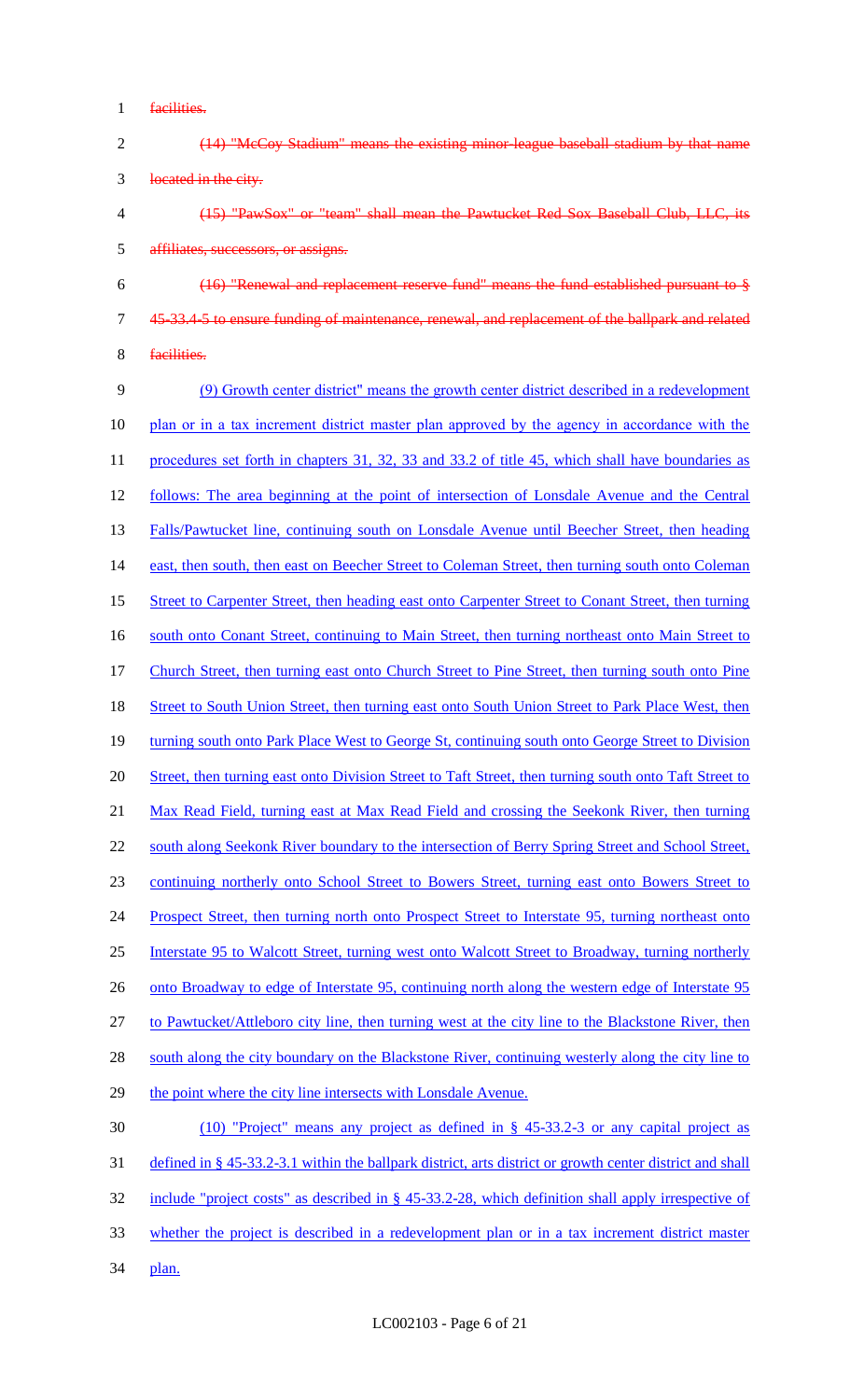(11) "Redevelopment plan" means a redevelopment plan as defined in § 45-31-8.  $\left(\frac{(17)(12)}{(17)(12)}\right)$  "State" means the state of Rhode Island and Providence Plantations. (18) "State economic activity taxes" shall mean existing tax revenues realized from activities at McCoy Stadium and tax revenue in the ballpark district of the downtown Pawtucket redevelopment area assessed and collected under chapters 18, 19, and 30 of title 44. (13) "State economic activity taxes" means incremental tax revenues realized in the arts district, the growth center district and the ballpark district assessed and collected under chapters 8 11, 18, 19, and 30 of title 44 as set forth in the economic activity taxes agreement negotiated by the governor and the state director of the department of revenue, provided, however, that state economic activity taxes shall not include existing tax revenues unless: 1) the project is to facilitate an expansion of an existing business that will otherwise be unable to increase the 12 number of full-time employees in the State; or 2) the commerce corporation certifies in writing 13 that a defined amount of revenues from the districts collected and assessed under chapters 18, 19, 14 and 30 of title 44 are necessary to finance or complete a given project; 3) the public investments 15 made under this chapter for a project can be demonstrated to have a likely appreciable positive 16 impact on the revenues of an existing business within the district; or 4) the project is necessary to retain a businesses that is at substantial risk of relocating to a viable location out-of-state as 18 verified by the Rhode Island commerce corporation. The commerce corporation shall establish, by regulation, the documentation that shall be required to verify compliance under this 20 subsection. In order to assist the commerce corporation in verifying compliance, the affected 21 business's chief executive officer, or equivalent officer, shall attest under oath: (a) With respect to any portion of a project that is financing municipal or public facilities, that the project is needed and that the financing of the project is in the public interest; or (b) With respect to any portion of the project providing financing for industrial or commercial development purposes that unemployment or the threat of unemployment exists in 26 the city or that security against future unemployment is required, that the project is needed, that it will provide employment or security against loss of employment, including the approximate 28 number of new jobs that should be created or preserved, construction and nonconstruction, their 29 approximate wage rates, what types of fringe benefits such as healthcare or retirement benefits there will be, and the projected increase in personal income taxes to the state of Rhode Island, all having a reasonable relationship to the probable cost of acquiring, establishing, improving, or 32 rehabilitating the facilities in which the employment is to be provided or maintained. (12)(14) "Tax increment district master plan" means a tax increment district master plan as defined in § 45-33.2-3.1.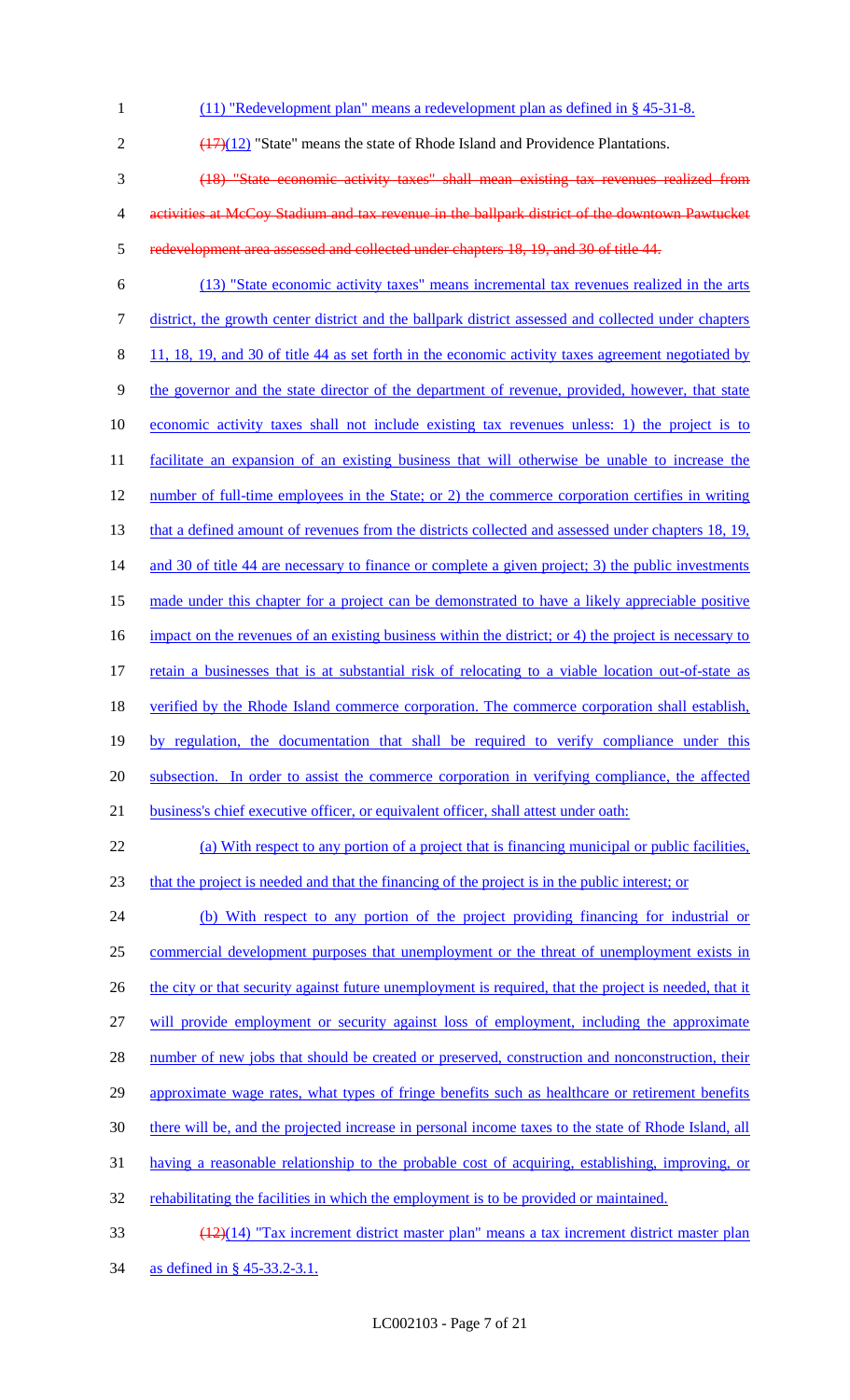1 (19) "Ticket" means any physical, electronic, or other form of certificate, document, or

#### 2 token showing that a fare, admission, or license fee for a right to enter the ballpark has been paid.

## 3 **45-33.4-4. Authorization of economic activity taxes agreement.**

4 (a) The state, acting by and through the department of revenue, is authorized to enter into 5 an economic activity taxes agreement with the agency and the city with a term coterminous with 6 the bonds for the purposes of financing a portion of the ballpark and land costs and costs projects, 7 associated with the bonds bonding costs, including capitalized interest, debt service reserves, and 8 costs of issuance. The Such economic activity taxes agreement may include such covenants and 9 undertakings of the state as the state director of the department of revenue and the governor deem 10 reasonable, including, without limitation, provisions enabling the payment of amounts under the 11 economic activity taxes agreement from legally available funds for each fiscal year during which 12 any bonds are outstanding. The division of taxation may issue rules and regulations with respect 13 to this section.

14 (b) The Such economic activity taxes agreement and the pledge and assignment of the 15 state economic activity taxes shall be subject to the provisions of this chapter rather than the 16 provisions of chapter 64.21 of title 42. Beginning no earlier than July 1, 2019 Upon the execution 17 of an economic activity taxes agreement, the state such economic activity taxes shall be 18 segregated by the state division of taxation from all other tax revenues of the state and deposited 19 on a monthly basis into a restricted account known as the "downtown Pawtucket redevelopment 20 economic activity taxes fund". However, in the event an economic activity taxes agreement has 21 not been signed by June 30, 2020, incremental tax revenues realized in the arts district, the 22 growth center district and the ballpark district assessed and collected under chapters 18 and 19 of 23 title 44 shall be segregated by the state division of taxation and deposited into the downtown 24 Pawtucket redevelopment economic activity taxes fund. Monies deposited in the downtown 25 Pawtucket redevelopment economic activity taxes fund may be applied to payment of debt 26 service on the bonds; to fund debt service reserves; to the state's contributions to the renewal and 27 replacement reserve fund; to costs of infrastructure improvements in and around the area of the 28 downtown Pawtucket redevelopment project ballpark district, arts district and the growth center 29 district; to fund future debt service on the bonds; and to fund a redevelopment revolving fund 30 established in accordance with § 45-33-1. If monies economic activity taxes remain in the such 31 downtown Pawtucket redevelopment economic activity taxes fund at the end of the state's fiscal 32 year, the monies shall be retained in the fund to be applied in future fiscal years and shall not be 33 applied to reduce future payments but may be applied to "super sinker", "turbo" or other 34 redemption of the bonds, such that if the agency receives revenues in excess of requirements in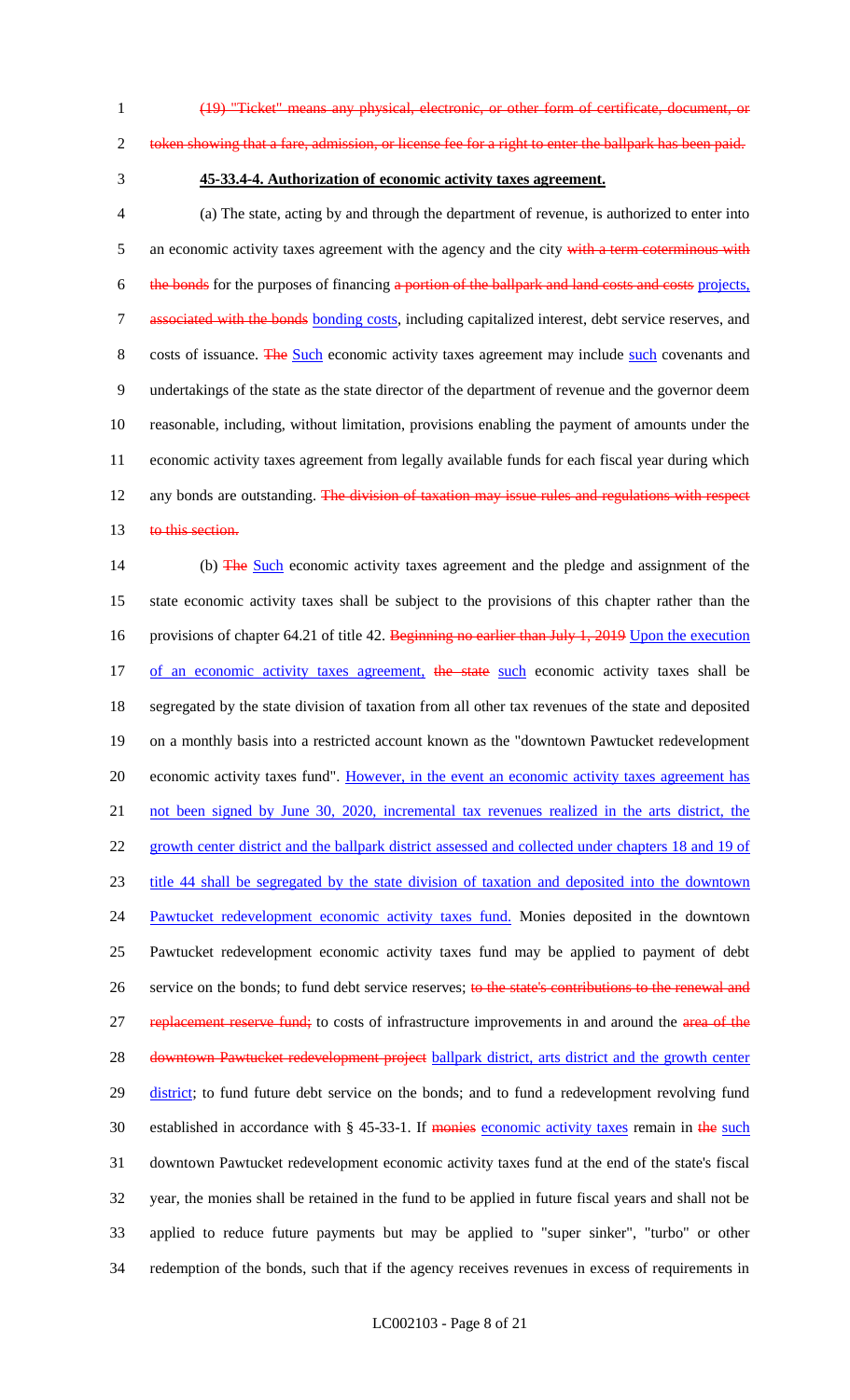1 the bond indenture or trust agreement securing the bonds, it may retire the bonds may be retired. 2 Nothing in this chapter shall prohibit the pooling of revenues for the payment of the bonds, 3 provided that the economic activity taxes agreement, bond indenture, or trust agreement shall 4 provide for a reconciliation of contributions of the team, the agency, the city and the state from 5 time to time, but no less than every three (3) years. The reconciliation shall be subject to review 6 by the state auditor general. The review shall be provided to the governor, speaker of the house, 7 and the president of the senate; provided however, that the state hereby pledges to and agrees 8 with any person, firm, or corporation, or federal agency subscribing to or acquiring any bonds 9 secured by revenues under this chapter, that the state will not limit or alter the rights vested in the 10 city or the agency or such bondholders until all bonds at any time issued, together with their 11 interest, are fully met and discharged. The state does further pledge to and agree with the United 12 States, and any other federal agency, that in the event that any federal agency constructs or 13 contributes any funds for the construction, extension, improvement, equipping, furnishing, or 14 enlargement of any project, or any portion of it, the state will not alter or limit this chapter in any 15 manner that would be inconsistent with the due performance of any agreements with the federal 16 agency; and the city and the agency continue to have and may exercise all powers granted by this 17 chapter, so long as the powers are necessary or desirable for the carrying out of the purposes of 18 this chapter.

 (c) The economic activity taxes agreement shall not constitute indebtedness of the state or any of its subdivisions, or a debt for which the full faith and credit of the state or any of its subdivisions is pledged. The state's obligation to make payments of state economic activity taxes under the state economic activity taxes agreement shall be solely from legally available funds.

23 (d) The economic activity taxes agreement may be terminated upon agreement of the 24 parties thereto, provided, however, the economic activity taxes agreement shall not be terminated 25 so long as any bonds secured by the economic activity taxes remain outstanding.

 (e) By no later than September 30, 2019, the State Department of Revenue shall establish the baseline to be used in the calculation of State revenues in the State Economic Activity Tax 28 Agreement. By that date, the Department of Revenue, in consultation with the State Commerce 29 Corporation shall develop a template of an Economic Activity Tax Agreement to be executed between the City, the Agency and the State at such time that a redevelopment project is submitted for consideration. Upon submission of a redevelopment project by the City or the agency for financing under this statute, the State shall complete negotiations and finalize approval of an Economic Activity Agreement within 120 days of the submission of the request for financing. (f) Not later than February 1 of each year commencing February 1, 2022, the city, the

LC002103 - Page 9 of 21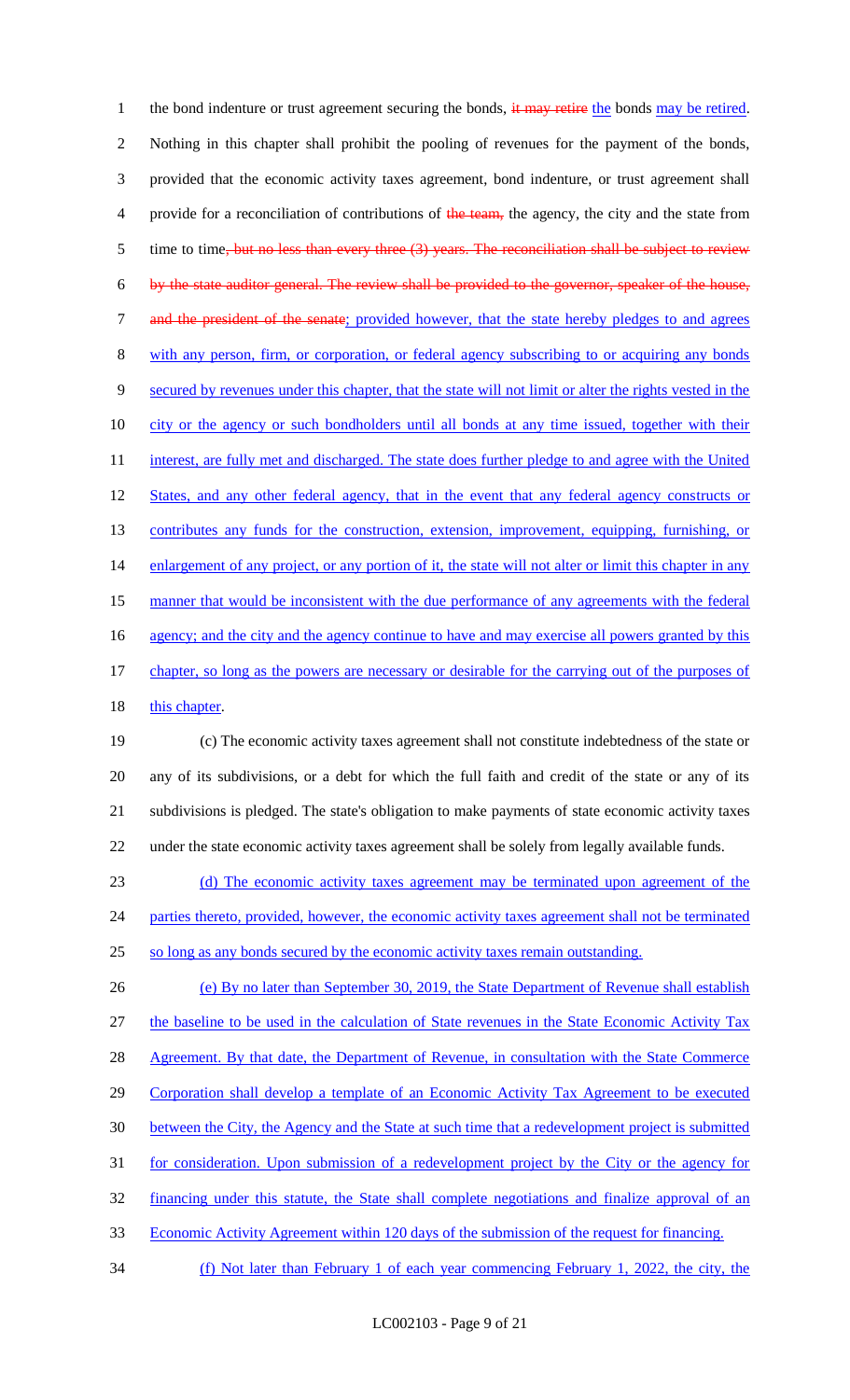1 agency and the Rhode Island Commerce Corporation shall submit a performance review report to 2 the general assembly which includes, but is not limited to, the following information: sources and 3 uses of project funds, permanent job and construction job creation numbers, local and State tax 4 revenue estimates and project completion schedules. 5 **45-33.4-6. Additional agreements of the team, the city and the agency. Green**  6 **construction and cost saving measures.** 7 (a) The lease shall be negotiated and executed forthwith upon the passage of this chapter 8 and the lease shall include, but shall not be limited to, the following terms: 9 (1) The lease period shall be for a term not fewer than thirty (30) years, which term shall 10 commence upon the completion of the construction of the ballpark, shall establish the obligations 11 and commitments of the team and the Minor League Baseball Association, and shall not be 12 subject to any escape clause; and 13 (2) The team shall be responsible for the daily maintenance of the ballpark, including, but 14 not limited to, keeping the facility in good condition and repair, maintaining the office areas, 15 furnishings, fixtures, and equipment, and maintaining the general cleanliness of the ballpark, and 16 shall be responsible for the financial costs associated with this maintenance. 17 (b) The general assembly encourages the city to provide planning and operational 18 assistance with respect to the "public park" aspect of the ballpark, which will operate year-round 19 in and around the ballpark separate and apart from the ballpark's baseball-related uses. 20 (c) The team shall be solely responsible for any ballpark construction costs that exceed 21 the projected eighty-three million dollar (\$83,000,000) total project cost. 22 (d) In the event that the total ballpark construction costs and land costs are less than the 23 projected eighty-three million dollars (\$83,000,000), or in the event that not all of the bond 24 proceeds are needed to complete the specified project, any unused bond proceeds shall be used to 25 pay the debt service on the bonds as provided in the bond indenture, trust agreement, or economic 26 activity taxes agreement. No land costs or ballpark construction costs savings will be credited 27 toward the team's twelve million dollar (\$12,000,000) equity contribution. 28 (e) Members of the team ownership shall develop independently, or with partners secure 29 the development of, a minimum of fifty thousand square feet (50,000 ft2) of real estate on the 30 ballpark site or in the ancillary redevelopment area, subject to the city or agency's acquisition and 31 delivery of developable land, and the development shall align contemporaneously with the 32 construction of the ballpark. 33 (f) Advance ticket prices for children, senior citizens, and general admission will not 34 increase from the cost of those tickets in the 2017 regular and postseason for a minimum period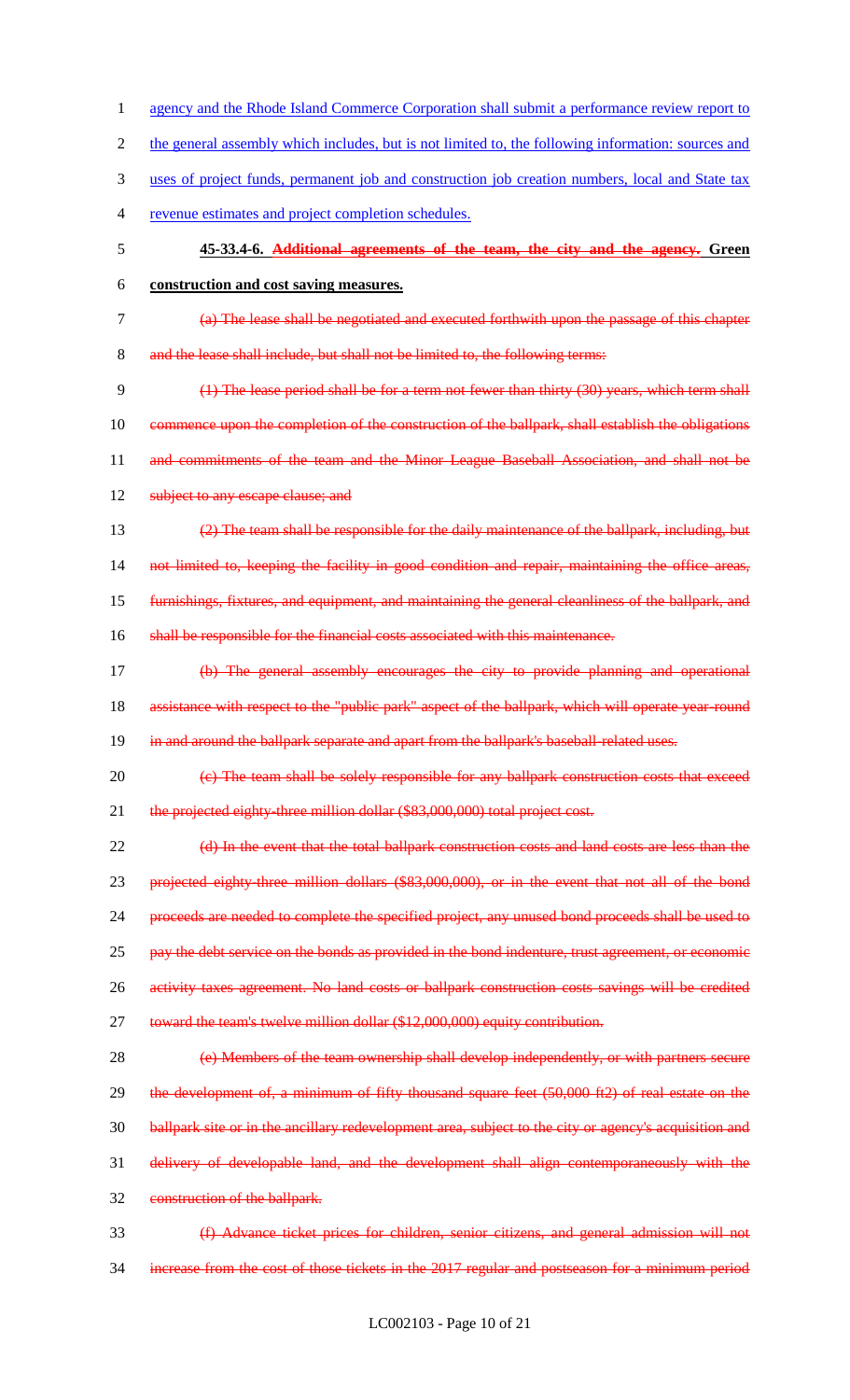of five (5) years from the opening of the ballpark, or before September 30, 2025, whichever is

earlier.

 (g) Any person working at the ballpark during the planning, construction, or operational phases, including, but not limited to, concessions, the box office, or custodial services, shall be 5 employed with the protections of both federal and state labor standards, including fair pay, health and safety, anti-discrimination, and provisions that prevent labor misclassification by incorrectly designating workers as "independent contractors".

 (h) The contract for construction of the ballpark shall be a guaranteed maximum price contract.

10  $\left(\frac{1}{2}\right)$  The general assembly encourages:

 (1) The use of green and sustainable building materials, techniques, and standards, including those enacted by the general assembly in the Rhode Island green buildings act, chapter 24 of title 37; and

 (2) The use of highly efficient energy systems, the use of water conservation measures, and the potential use of on-site renewable energy generation in the development and construction 16 of the ballpark project.

 $\frac{17}{2}$  (i)(b) In furtherance of building an energy efficient and sustainable ballpark, projects, the general assembly encourages the use of financing programs available through the Rhode Island infrastructure bank established pursuant to chapter 12.2 of title 46, including, to the extent practicable, the state revolving funds and the efficient buildings fund, which provide low-cost financing for eligible renewable and energy efficiency, stormwater abatement, water conservation, and other sustainable infrastructure projects.

 SECTION 3. Sections 45-32-5, 45-32-24.1 and 45-32-24.2 of the General Laws in Chapter 45-32 entitled "Redevelopment Projects" are hereby amended to read as follows:

#### **45-32-5. Corporate powers of agencies.**

 (a) Each redevelopment agency constitutes a public body, corporate and politic, exercising public and essential governmental functions, and has all the powers necessary and convenient to carry out and effectuate the purposes and provisions of chapters 31 -- 33 of this title, including the powers enumerated in this section in addition to others granted by these chapters:

 (1) To sue and be sued; to borrow money; to compromise and settle claims; to have a seal; and to make and execute contracts and other instruments necessary or convenient to the exercise of its powers.

(2) To make, and, from time to time, amend and repeal bylaws, rules, and regulations,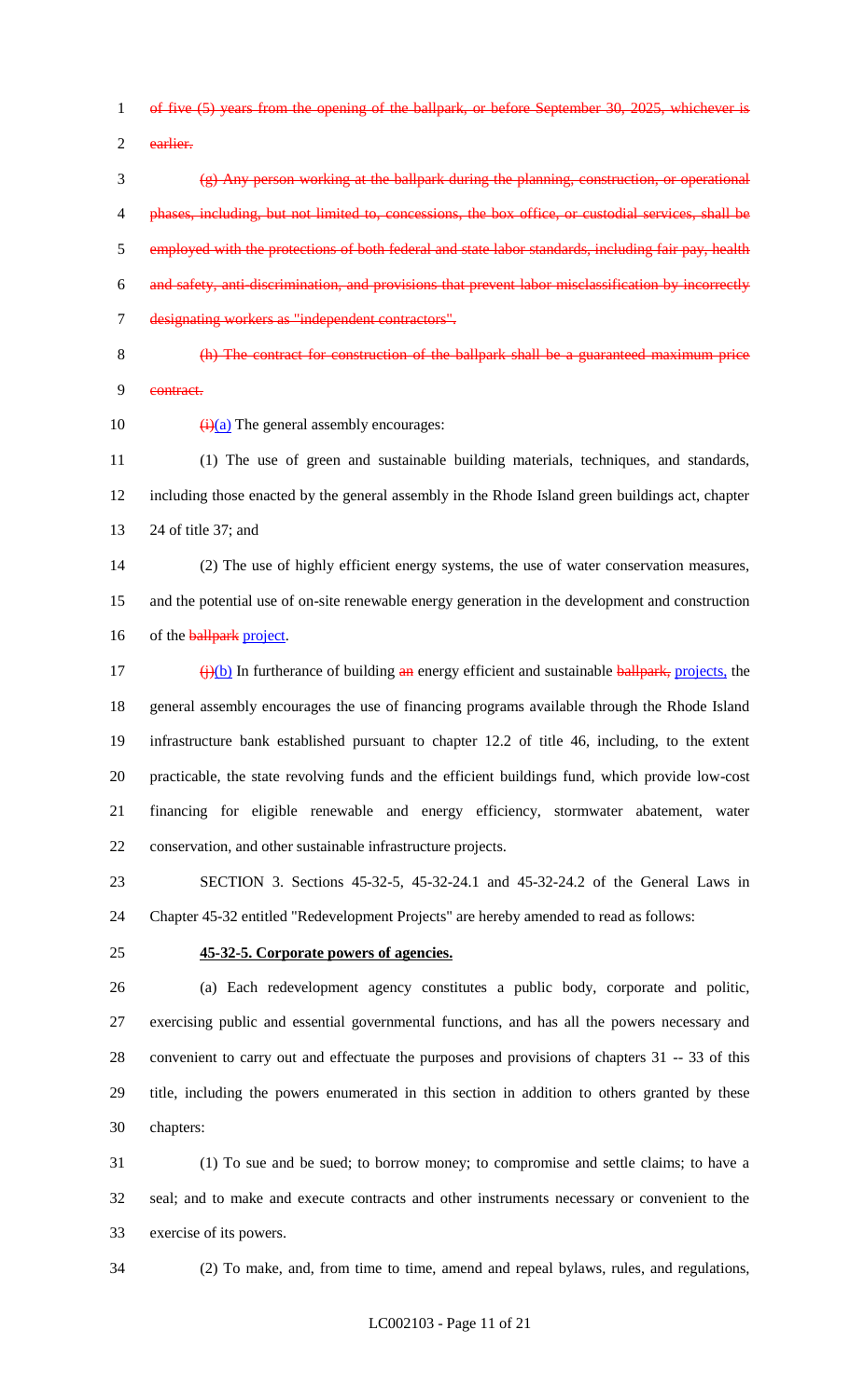consistent with chapters 31 -- 33 of this title, to carry into effect the powers and purposes of these

chapters.

 (3) To select and appoint officers, agents, counsel, and employees, permanent and temporary, as it may require, and determine their qualifications, duties, and compensation.

 (4) Within the redevelopment area or for purposes of redevelopment: to purchase, lease, obtain an option upon, acquire by gift, grant, bequest, devise, or otherwise, any real or personal property, or any estate or interest in it, together with any improvements on it; to acquire by the exercise of the power of eminent domain any real property or any estate or interest in it, although temporarily not required to achieve the purposes of chapters 31 -- 33 of this title; to clear, demolish, or remove any and all buildings, structures, or other improvements from any real property so acquired; to rehabilitate or otherwise improve any or all substandard buildings, structures, or other improvements; to insure or provide for the insurance of any real or personal property or operations of the agency against risk or hazard; and to rent, maintain, rehabilitate, improve, manage, operate, repair, and clear the property.

(5) To develop as a building site or sites any real property owned or acquired by it.

 (6) To cause streets and highways to be laid out and graded, and pavements or other road surfacing, sidewalks, and curbs, public utilities of every kind, parks, playgrounds, and other recreational areas, off-street parking areas and other public improvements to be constructed and installed.

 (7) To prepare or have prepared all plans necessary for the redevelopment of blighted and substandard areas; with the consent and approval of the community planning commission, to carry on and perform, for and on behalf of the commission, all or any part of the planning activities and functions within the community; to undertake and perform, for the community, industrial, commercial, and family relocation services; to obtain appraisals and title searches; to make investigations, studies, and surveys of physical, economic, and social conditions and trends pertaining to a community; to develop, test, and report methods and techniques and carry out research and other activities for the prevention and the elimination of blighted and substandard conditions and to apply for, accept, and utilize grants of funds from the federal government and other sources for those purposes; and to enter upon any building or property in any redevelopment area in order to make investigations, studies, and surveys, and, in the event entry is denied or resisted, an agency may petition the superior court in and for the county in which the land lies for an order for this purpose. Upon the filing of a petition, due notice of it shall be served on the person denying or resisting entry, and after a hearing on the petition, the court shall enter an order granting or denying the petition.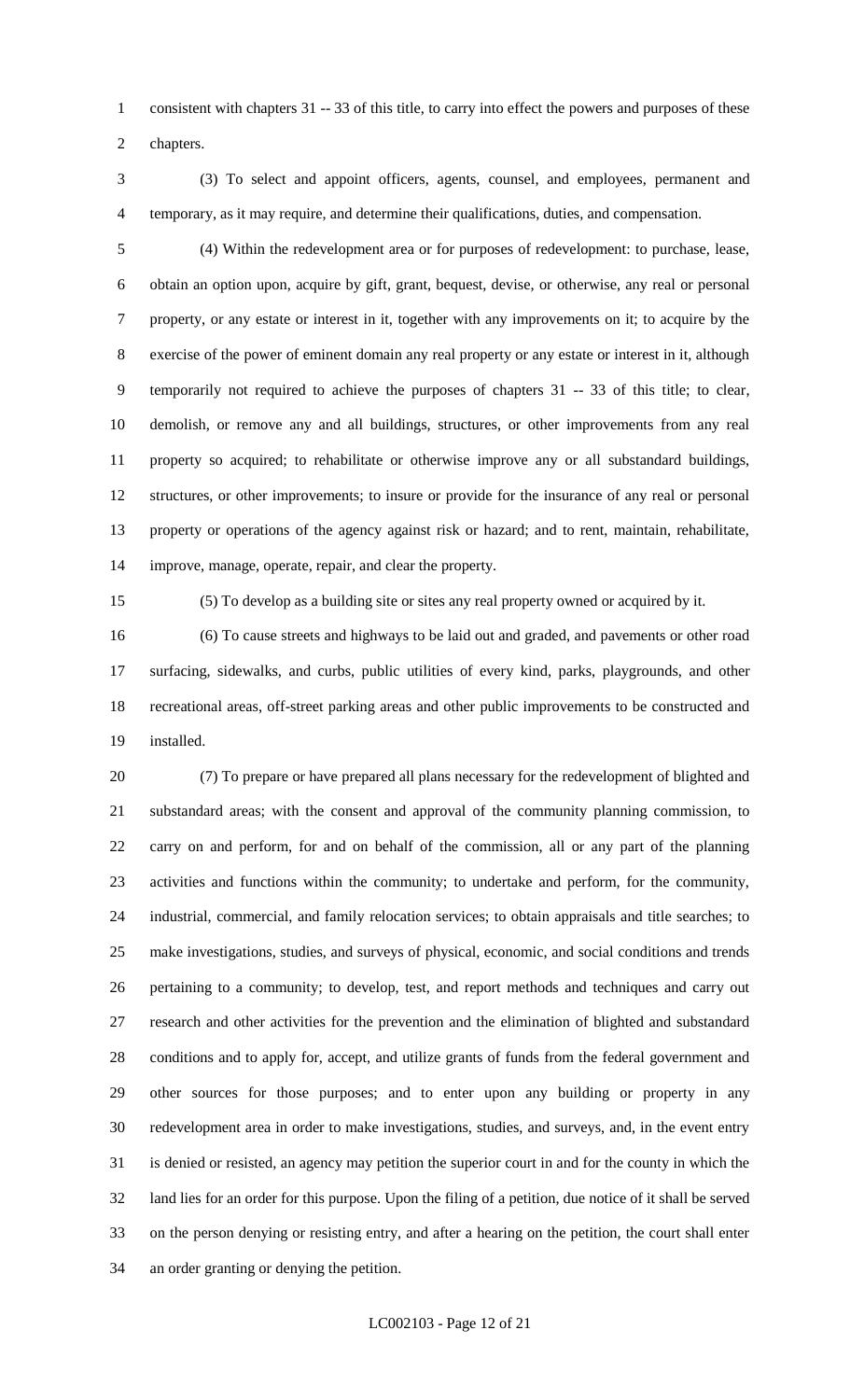(8) To undertake technical assistance to property owners and other private persons to encourage, implement, and facilitate voluntary improvement of real property.

 (9) To undertake and carry out code enforcement projects pursuant to the provisions of appropriate federal legislation.

 (10) To invest any funds held in reserves or sinking funds or any funds not required for immediate disbursement, in property or securities in which savings banks may legally invest funds subject to their control; and to purchase its bonds at a price not more than the principal amount and accrued interest, all bonds so purchased to be cancelled.

 (11) To lend money, and to sell, lease, exchange, subdivide, transfer, assign, pledge, encumber (by mortgage, deed of trust, or otherwise), or otherwise dispose of any real or personal property or any estate or interest in it acquired under the provisions of chapters 31 -- 33 of this title, to the United States, the state government, any state public body, or any private corporation, firm, or individual at its fair value for uses in accordance with the redevelopment plan, irrespective of the cost of acquiring and preparing the property for redevelopment. In determining the fair value of the property for uses in accordance with the redevelopment plan, the agency shall take into account, and give consideration to, the uses and purposes required by the plan, the restrictions upon, and the obligations assumed by the purchaser or lessee of the property, and the objectives of the redevelopment plan for the prevention of the recurrence of blighted and substandard conditions. Any lease or sale of the property may be made without public bidding, provided that no sale or lease is made until at least ten (10) days after the legislative body of the community has received from the agency a report concerning the proposed sale or lease.

 (12) To obligate the purchaser or lessee of any real or personal property or any estate or interest in it to:

 (i) Use the property only for the purpose and in the manner stated in the redevelopment plan;

 (ii) Begin and complete the construction or rehabilitation of any structure or improvement within a period of time that the agency fixes as reasonable; and

 (iii) Comply with other conditions that, in the opinion of the agency are necessary to prevent the recurrence of blighted and substandard conditions and otherwise to carry out the purposes of chapters 31 -- 33 of this title. The agency, by contractual provisions, may make any of the purchasers' or lessees' obligations, covenants, or conditions running with the land, and may provide that, upon breach thereof, the fee reverts to the agency.

(13) To exercise all or any part or combination of the powers granted in this chapter.

(14) To construct new buildings for residential, recreational, commercial, industrial,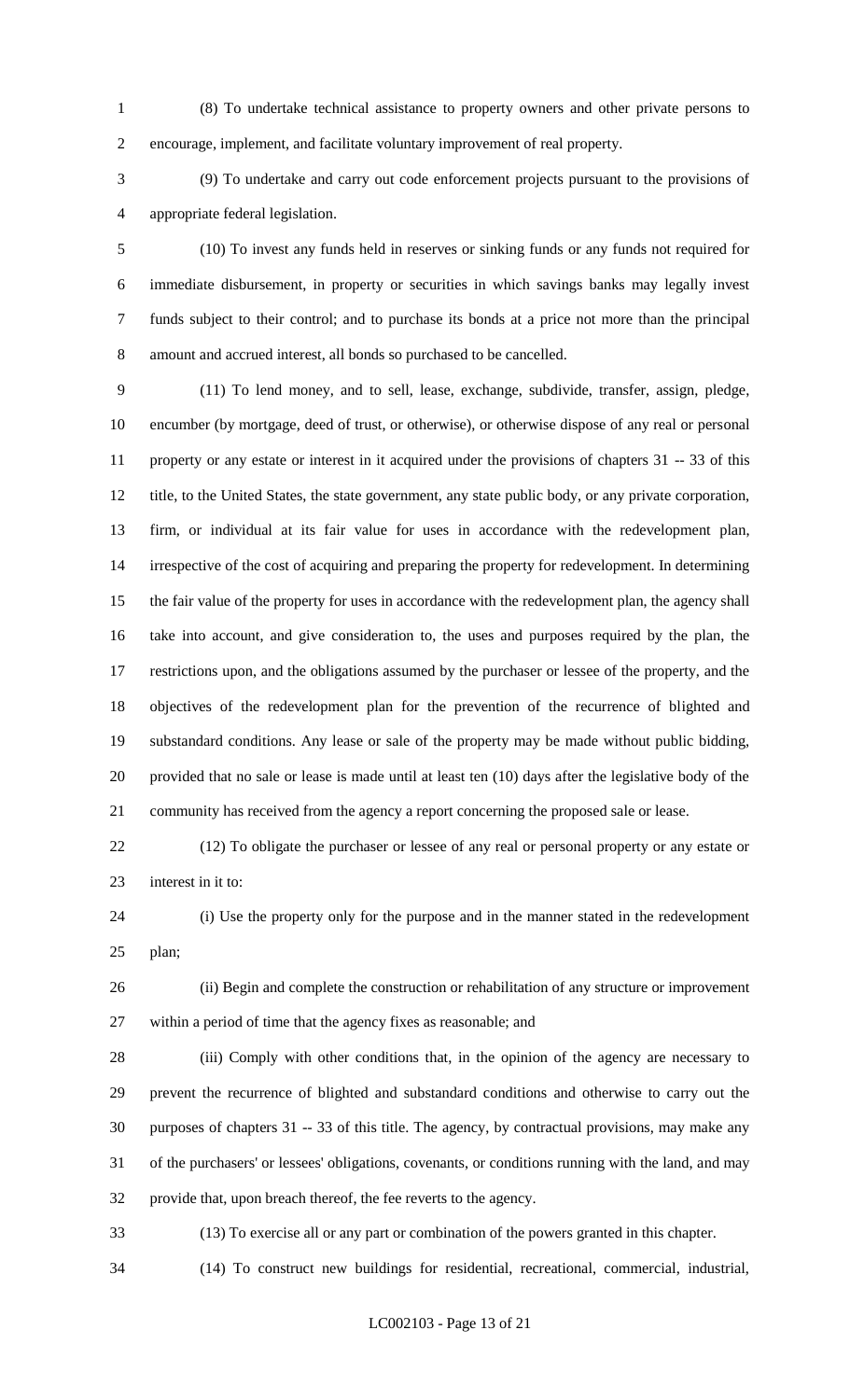institutional, public, or other uses contemplated by the redevelopment plan.

 (15) To grant or loan any redevelopment project revenues, or other revenues, including the proceeds of any issue of bonds or notes issued pursuant to this chapter to an individual or any nonprofit organization or governmental or quasi-governmental entity or private enterprise, in order to finance the cost of any portion of a redevelopment project authorized pursuant to chapters 31 through 33 of this title, including, without limiting the generality of the foregoing, the cost of acquiring land for, and constructing or rehabilitating, furnishing and equipping residential, commercial, industrial, institutional, public, or recreational facilities, within a redevelopment area, or to loan bond or note proceeds in order to refinance any such loans.

 (16) To retain a master developer for all or any portion of a project. Any master 11 developer position shall be subject to advertising and solicitation of applicants shall be approved 12 at a duly posted public meeting of the agency.

 (b) Nothing contained in this chapter authorizes an agency to retain for a period in excess 14 of five (5) years from the date of acquisition, or within another additional period of time that the legislative body fixes as reasonable, the fee or any estate or interest in it to any building, 16 structure, or other improvement, not demolished or otherwise removed, that has been acquired by 17 the agency in accordance with the redevelopment plan.

 **45-32-24.1. Finding with respect to use of the power of eminent domain with respect to recreational redevelopment projects that create and/or preserve jobs within the State. Finding with respect to use of the power of eminent domain with respect to recreational redevelopment projects that create and/or preserve jobs within the state and projects financed with incremental tax revenues.**

 (a) The general assembly hereby determines and declares that the financing, construction, 24 and development of recreational facilities projects (as defined in section 42-34-6(4) of the general 25 laws), with planned redevelopment of the surrounding project area, and projects financed with incremental tax revenues pursuant to chapters 31, 32, 33, 33.2, and 33.4 of title 45 in 27 municipalities with a population greater than 60,000 but less than 80,000 that will create and/or preserve jobs within the state, are public uses of statewide concern and are in the interest of, and for benefit of, the citizens of the state, and will contribute substantially to the social and economic well-being of the citizens of the state and significantly enhance the economic development and employment opportunities within the state; and (b) The general assembly hereby determines and declares that government support in

 facilitating the presence of recreational facilities projects (as defined in section 42-34-6(4) of the 34 general laws), with planned redevelopment of the surrounding project area and projects financed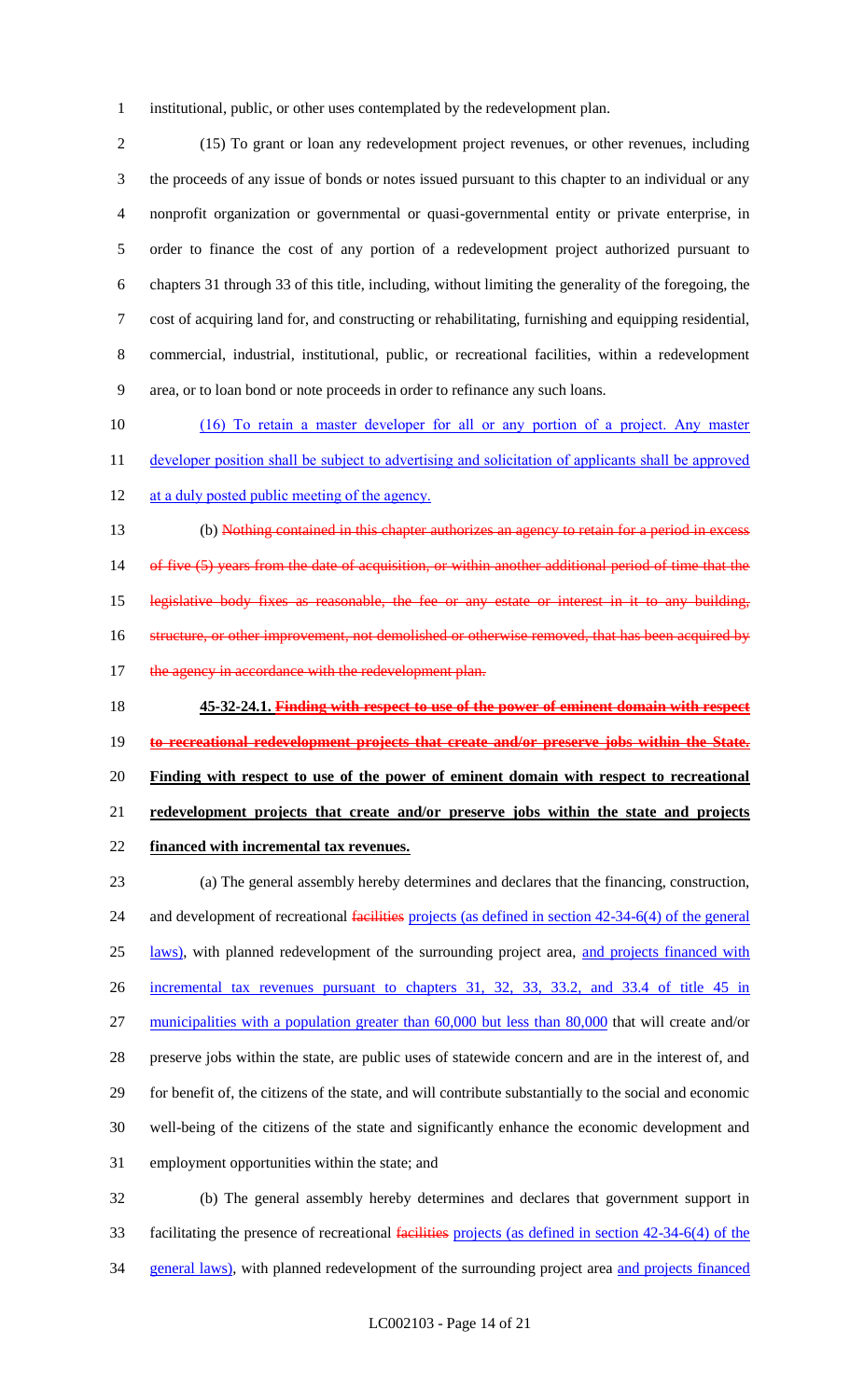with incremental tax revenues pursuant to chapters 31, 32, 33, 33.2, and 33.4 of title 45 in 2 municipalities with a population greater than 60,000 but less than 80,000, and the creation and/or preservation of jobs within the state, provides to the state and its citizens highly valued intangible benefits that increase and/or improve the quality of life and civic relationships of their citizens.

- **45-32-24.2. Power of eminent domain with respect to recreational redevelopment**
- **projects that create and/or preserve jobs within the State. Power of eminent domain with**
- **respect to recreational redevelopment projects that create and/or preserve jobs within the**
- 
- **state and projects financed with incremental tax revenues.**

 (a) With respect to any project in the state that includes the financing, construction, and 10 development of recreational facilities projects (as defined in section 42-34-6(4) of the general 11 laws), with planned redevelopment of the surrounding project area, and projects financed with incremental tax revenues pursuant to chapters 31, 32, 33, 33.2, and 33.4 of title 45 in 13 municipalities with a population greater than 60,000 but less than 80,000 that will create and/or preserve jobs within the state, the provisions of this section shall apply rather than the provisions of §§ 45-32-26 through 45-32-37.

16 (b) The acquisition of real property for the construction of recreational facilities projects (as defined in section 42-34-6(4) of the general laws), with planned redevelopment of the 18 surrounding project area and projects financed with incremental tax revenues pursuant to chapters 31, 32, 33, 33.2, and 33.4 of title 45 in municipalities with a population greater than 60,000 but less than 80,000, that will create and/or preserve jobs within the state, is declared to be a public use for economic development purposes.

 (c) If, for any of the purposes of this chapter, an agency shall find it necessary to acquire any real property, whether for immediate or future use, the agency may find and determine that the property, whether a fee simple absolute or a lesser interest, is required for the acquisition, construction, or operation of a project, and upon that determination, the property shall be deemed to be required for public use until otherwise determined by the agency; and with the exceptions hereinafter specifically noted, the determination shall not be affected by the fact that the property has been taken for, or is then devoted to, a public use; but the public use in the hands or under the control of the agency shall be deemed superior to the public use in the hands of any other person, association, or corporation; provided further, however, that no real property or interest, estate, or right in these belonging to the state shall be acquired without consent of the state; and no real property or interest, estate, or right in these belonging to any municipality shall be acquired without the consent of the municipality; and no real property, or interest or estate in these, belonging to a public utility corporation may be acquired without the approval of the public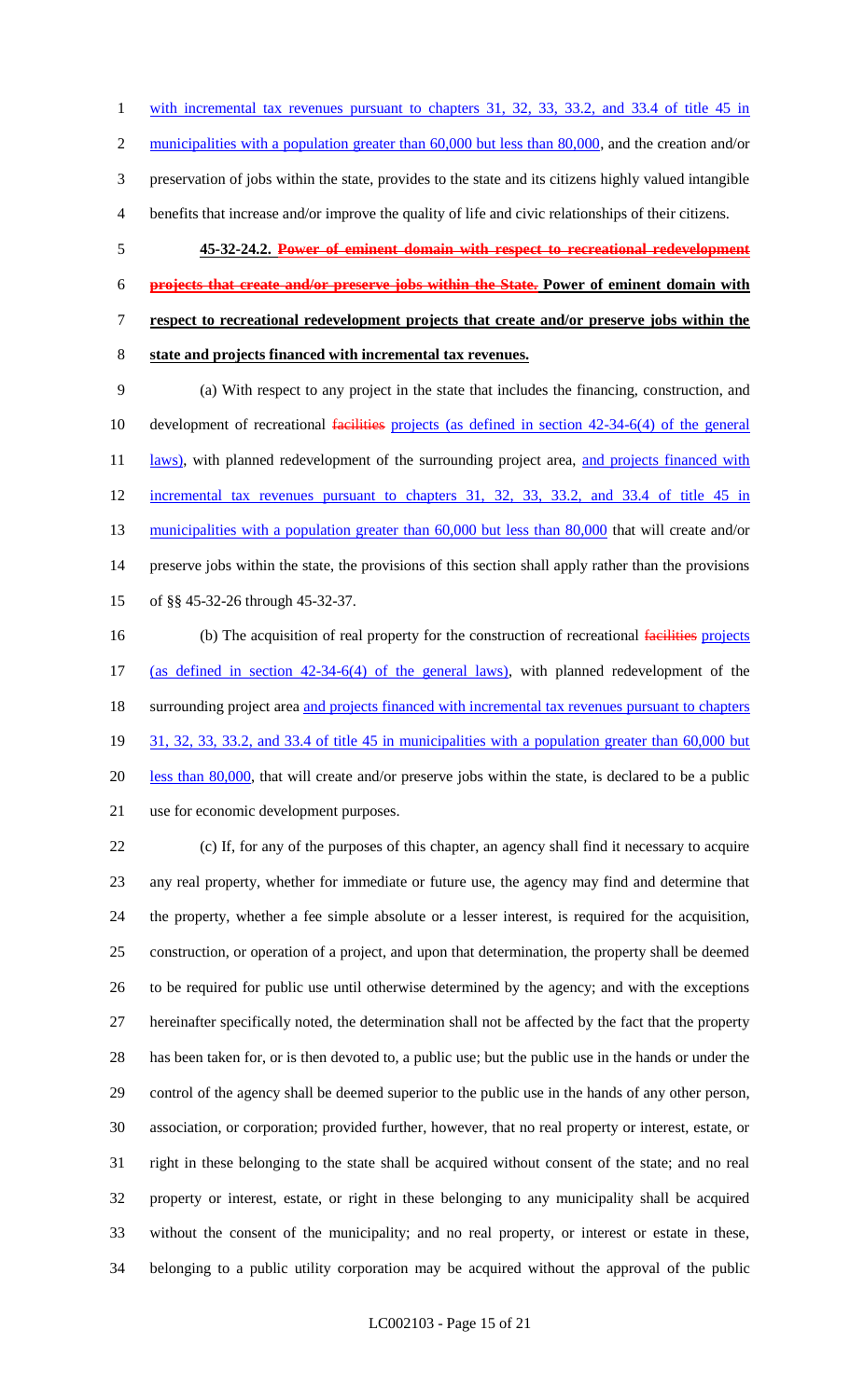utility commission or another regulatory body having regulatory power over the agency.

2 (d) As part of an agency's diligence in determining whether it is necessary to acquire certain real property, whether for immediate or future use, the agency may enter the real property and conduct environmental testing upon giving the owner not less than two (2) weeks' written notice.

 (e) The agency may proceed to acquire, and is authorized to and may proceed to acquire, property, whether a fee simple absolute or a lesser interest, by the exercise of the right of eminent domain in the manner prescribed in this chapter.

 (f) Nothing contained in this section shall be construed to prohibit the agency from bringing any proceedings to remove a cloud on title or any other proceedings that it may, in its discretion, deem proper and necessary, or from acquiring property by negotiation or purchase.

 (g) The necessity for the acquisition of property under this chapter shall be conclusively presumed upon the adoption by the agency of a vote determining that the acquisition of the property or any interest in property described in that vote is necessary for the acquisition, construction, or operation of a project. Within six (6) months after its passage, the agency shall cause to be filed in the appropriate land evidence records a copy of its vote together with a 17 statement signed by the chairperson or vice-chairperson of the agency that the property is taken pursuant to this chapter, and also a description of the real property indicating the nature and extent of the estate or interest in the estate taken and a plat of the real property, which copy of the vote and statement of the chairperson or vice-chairperson shall be certified by the secretary of the agency and the description and plat shall be certified by the city or town clerk for the city or town within which the real property lies.

 (h) Forthwith thereafter the agency shall cause to be filed, in the superior court in and for the county within which the real property lies, a statement of the sum of money estimated to be just compensation for the property taken, and shall deposit in the superior court to the use of the persons entitled to the money the sum set forth in the statement. The agency shall satisfy the court that the amount deposited with the court is sufficient to satisfy the just claims of all persons having an estate or interest in the real property. Whenever the agency satisfies the court that the claims of all persons interested in the real property taken have been satisfied, the unexpended balance shall be ordered repaid forthwith to the agency.

 (i) Upon the filing of the copy of the vote, statement, description, and plat in the land evidence records, and upon the making of the deposit in accordance with the order of the superior court, title to the real property in fee simple absolute or any lesser estate or interest specified in the resolution shall vest in the agency, and that real property shall be deemed to be condemned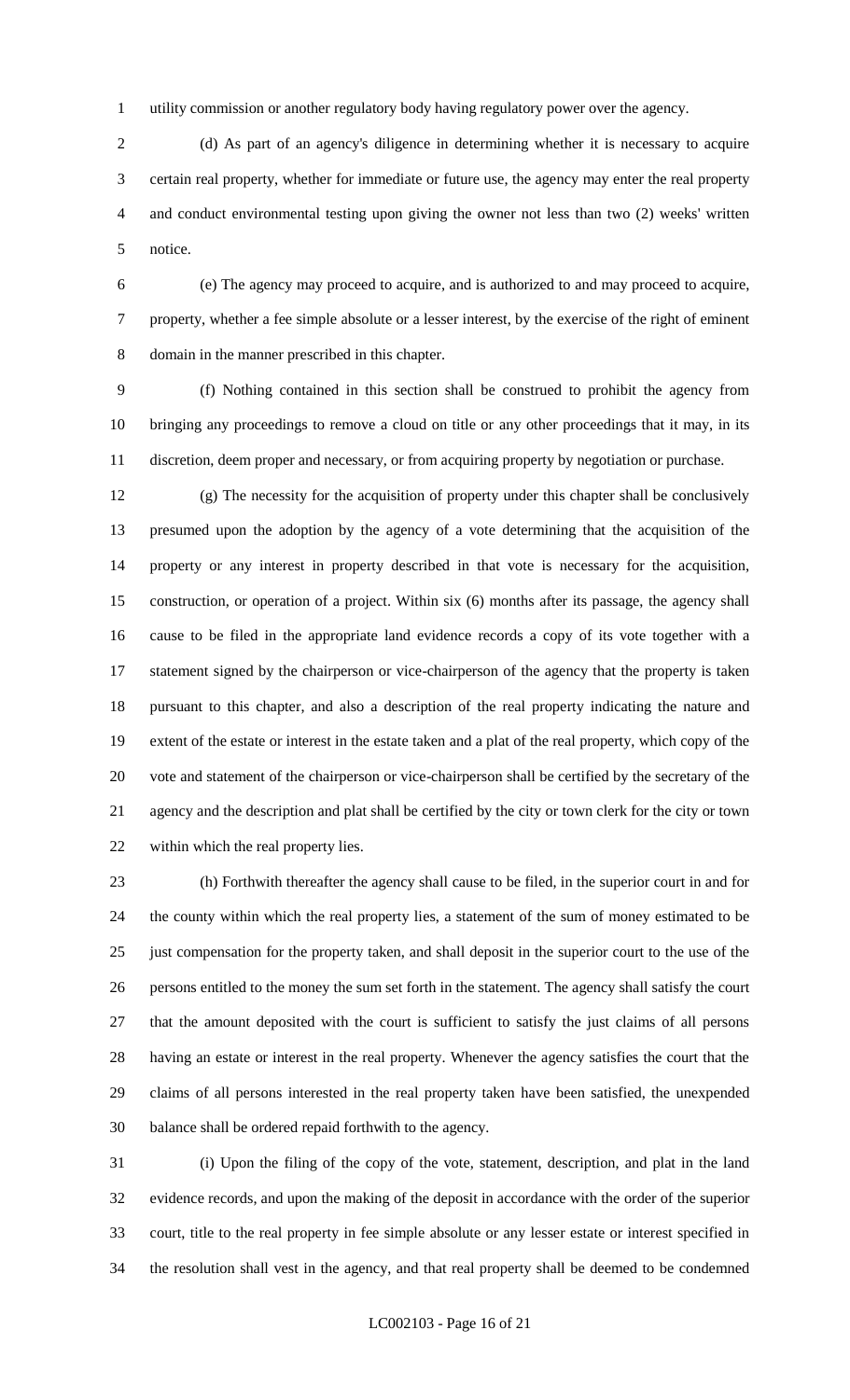and taken for the use of the agency and the right to just compensation for the condemned property shall vest in the persons entitled to compensation, and the agency thereupon may take possession of the real property. No sum paid unto the court shall be charged with clerks' fees of any nature.

 (j) After the filing of the copy of the vote, statement, description, and plat, notice of the taking of that land or other real property shall be served upon the owners of, or persons having any estate or interest in, the real property by the sheriff, or his or her deputies, of the county in which the real estate is situated by leaving a true and attested copy of the vote, statement, description, and plat with each of those persons personally, or at the last and usual place of abode in this state with some person living there, and in case any of those persons are absent from this state and have no last and usual place of abode therein occupied by any person, the copy shall be left with the person or persons, if any, in charge of, or having possession of, the real property taken of the absent persons, and another copy shall be mailed to the address of the person, if the address is known to the officer serving the notice.

 (k) After the filing of the vote, description, and plat, the agency shall cause a copy to be published in some newspaper having general circulation in the city or town in which the real property lies at least once a week for three (3) successive weeks.

 (l) If any party shall agree with the agency upon the price to be paid for the value of the real property so taken and of appurtenant damage to any remainder or for the value of his or her estate, right, or interest therein, the court, upon application of the parties in interest, may order that the sum agreed upon be paid forthwith from the money deposited, as the just compensation to be awarded in the proceedings.

 (m) Any owner of, or person entitled to any estate or right in, or interested in any part of, the real property taken, who cannot agree with the agency upon the price to be paid for his or her estate, right, or interest in the real property taken and the appurtenant damage to the remainder, may, within three (3) months after personal notice of the taking, or if he or she has no personal notice, may, within one year from the time the sum of money estimated to be just compensation is deposited in the superior court to the use of the persons entitled to the compensation, apply by 28 petition to the superior court for the county in which the real property is situated, setting forth the taking of his or her land or his or her estate or interest in these and praying for an assessment of damages by the court or by a jury. Upon the filing of the petition, the court shall cause twenty (20) days' notice of the filing of the petition to be given to the agency by serving the chairperson or vice chairperson of the agency with a certified copy of the notice.

 (n) After the service of notice, the court may proceed to the trial thereof. The trial shall be conducted as other civil actions at law are tried. The trial shall determine all questions of fact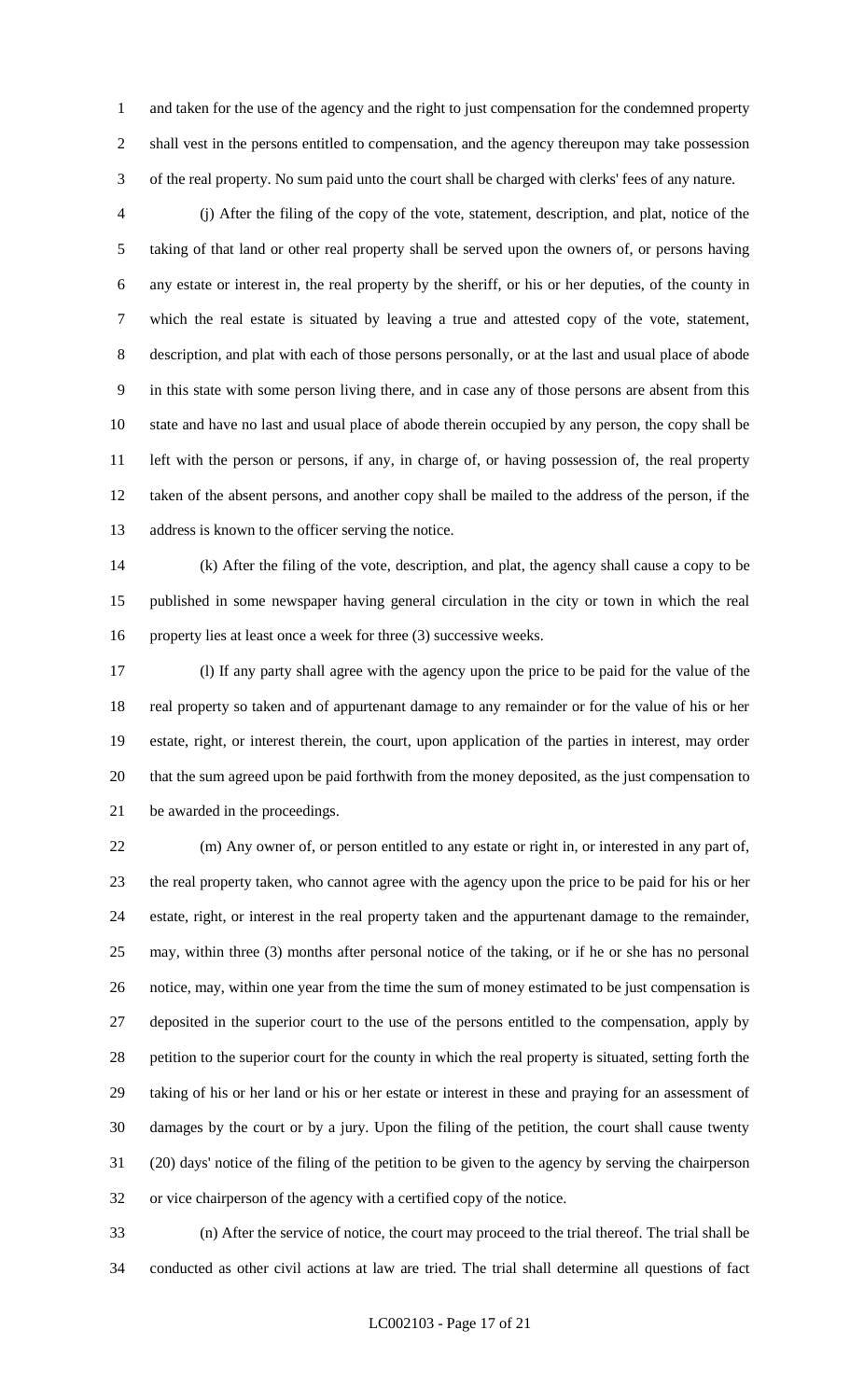relating to the value of the real property, and any estate or interest, and the amount of this value and the appurtenant damage to any remainder and the amount of this damage, and the trial and decision or verdict of the court or jury shall be subject to all rights to except to rulings, to move for new trial, and to appeal, as are provided by law. Upon the entry of judgment in those proceedings, execution shall be issued against the money deposited in court and in default against any other property of the agency. Pre-judgment interest and post-judgment interest, notwithstanding § 9-21-10, shall be computed in accordance with either the methodology set forth in § 37-6-23 or § 9-21-10, whichever produces the lower interest cost. The interest shall be paid by the agency out of any funds appropriated and available therefor.

 (o) In case two (2) or more petitioners make claim to the same real property, or to any estate or interest, or to different estate or interests in the same real property, the court shall, upon motion, consolidate their several petitions for trial at the same time, and may frame all necessary issues for the trial.

 (p) If any real property or any estate or interest, in which any minor or other person not capable in law to act in his or her own behalf is interested, is taken under the provisions of this chapter, the superior court, upon the filing of a petition by or in behalf of the minor or person or by the agency, may appoint a guardian ad litem for the minor or other person. Guardians may, with the advice and consent of the superior court, and upon any terms as the superior court may prescribe, release to the agency all claims for damages for the land of the minor or other person or for any estate or interest. Any lawfully appointed, qualified, and acting guardian or other fiduciary of the estate of any minor or other person, with the approval of the court of probate within this state having jurisdiction to authorize the sale of lands and properties within this state of the minor or other person, may before the filing of any petition, agree with the minor or other person for any taking of his or her real property or of his or her interest or estate, and may, upon receiving the amount, release to the agency all claims for damages for the minor or other person 26 for the taking.

 (q) In case any owner of, or any person having an estate or interest in, the real property fails to file his or her petition, the superior court for the county in which the real property is situated, in its discretion, may permit the filing of the petition within one year subsequent to the year following the time of the deposit in the superior court of the sum of money estimated to be just compensation for the property taken; provided, the person shall have had no actual knowledge of the taking of the land in season to file the petition; and provided, no other person or persons claiming to own the real property or estate or interest shall have been paid the value; and provided, no judgment has been rendered against the agency for the payment of the value to any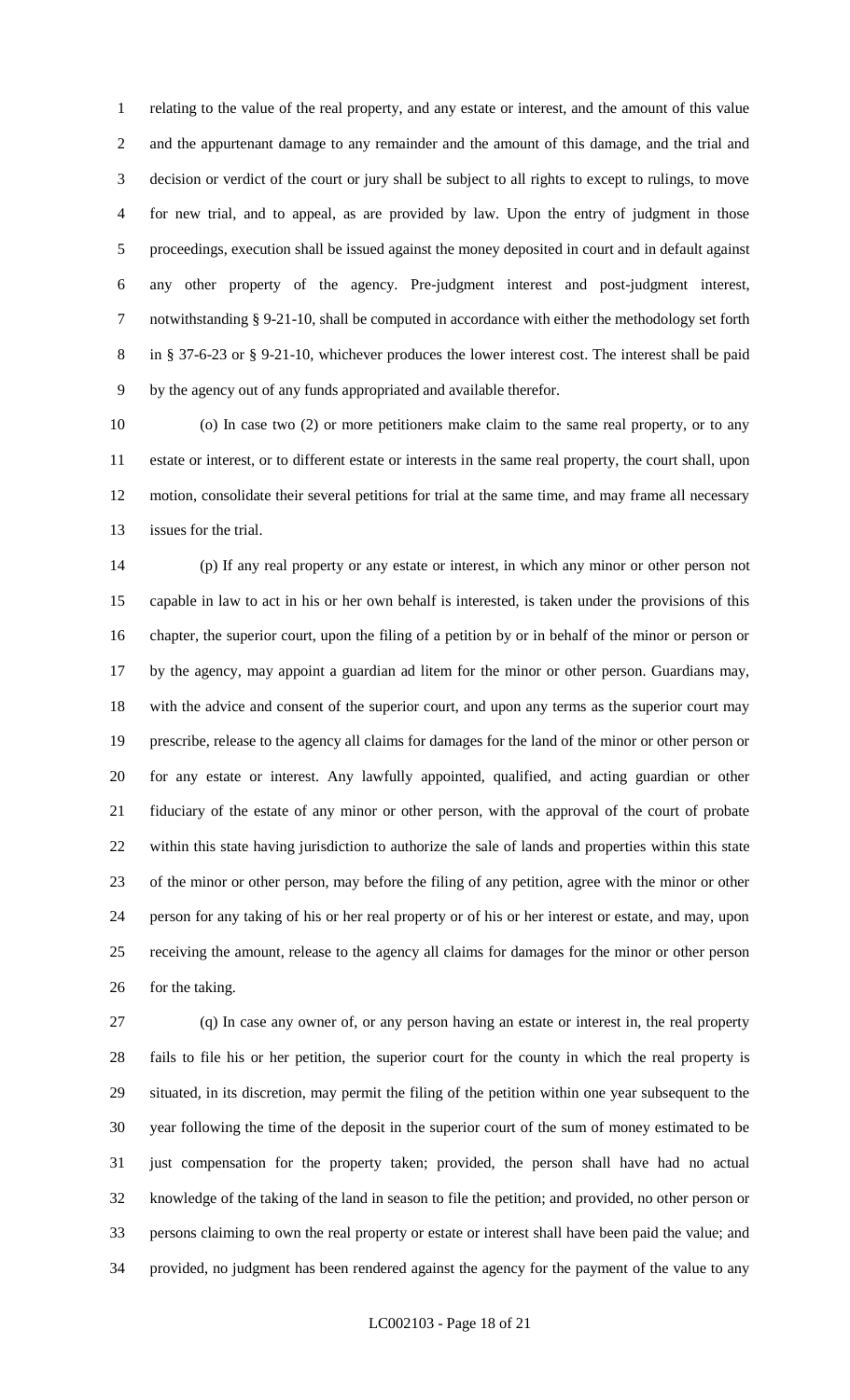other person or persons claiming to own the real estate.

 (r) If any real property or any estate or interest is unclaimed or held by a person or persons whose whereabouts are unknown, after making inquiry satisfactory to the superior court for the county in which the real property lies, the agency, after the expiration of two (2) years from the first publication of the copy of the vote, statement, description, and plat, may petition the court that the value of the estate or interest of the unknown person or persons be determined. After the notice by publication to any person or persons that the court in its discretion may order, and after a hearing on the petition, the court shall fix the value of the estate or interest and shall order the sum to be deposited in the registry of the court in a special account to accumulate for the benefit of the person or persons, if any, entitled to it. The receipt of the clerk of the superior court shall constitute a discharge of the agency from all liability in connection with the taking. When the person entitled to the money deposited shall have satisfied the superior court of his or her right to receive that money, the court shall cause it to be paid over to him or her, with all accumulations thereon.

 (s) The superior court shall have power to make any orders with respect to encumbrances, liens, taxes, and other charges on the land, if any, as shall be just and equitable.

 (t) Whenever, in the opinion of the agency, a substantial saving in the cost of acquiring title can be effected by conveying other real property, title to which is in the agency, to the person or persons from whom the estate or interest in real property is being purchased or taken, or by the construction or improvement by the agency of any work or facility upon the remaining real property of the person or persons from whom the estate or interest in real property is being purchased or taken, the agency shall be and hereby is authorized to convey that other real property to the person or persons from whom the estate or interest in real property is being purchased or taken and to construct or improve any work or facility upon the remaining land of the person or persons.

 (u) At any time during the pendency of any proceedings for the assessment of damages for property or interests taken or to be taken by eminent domain by the agency, or in any appeal of any order entered in any such proceeding, the agency or any owner may apply to the court for an order directing an owner or the agency, as the case may be, to show cause why further proceedings should not be expedited, and the court may upon that application make an order requiring that the hearings proceed and that any other steps be taken with all possible expedition.

 (v) In the event that an owner of, or a person entitled to any estate or right in, or interested in any part of, the real property taken (a "petitioning party") files a petition with the court challenging the amount that the agency had estimated to be just compensation for the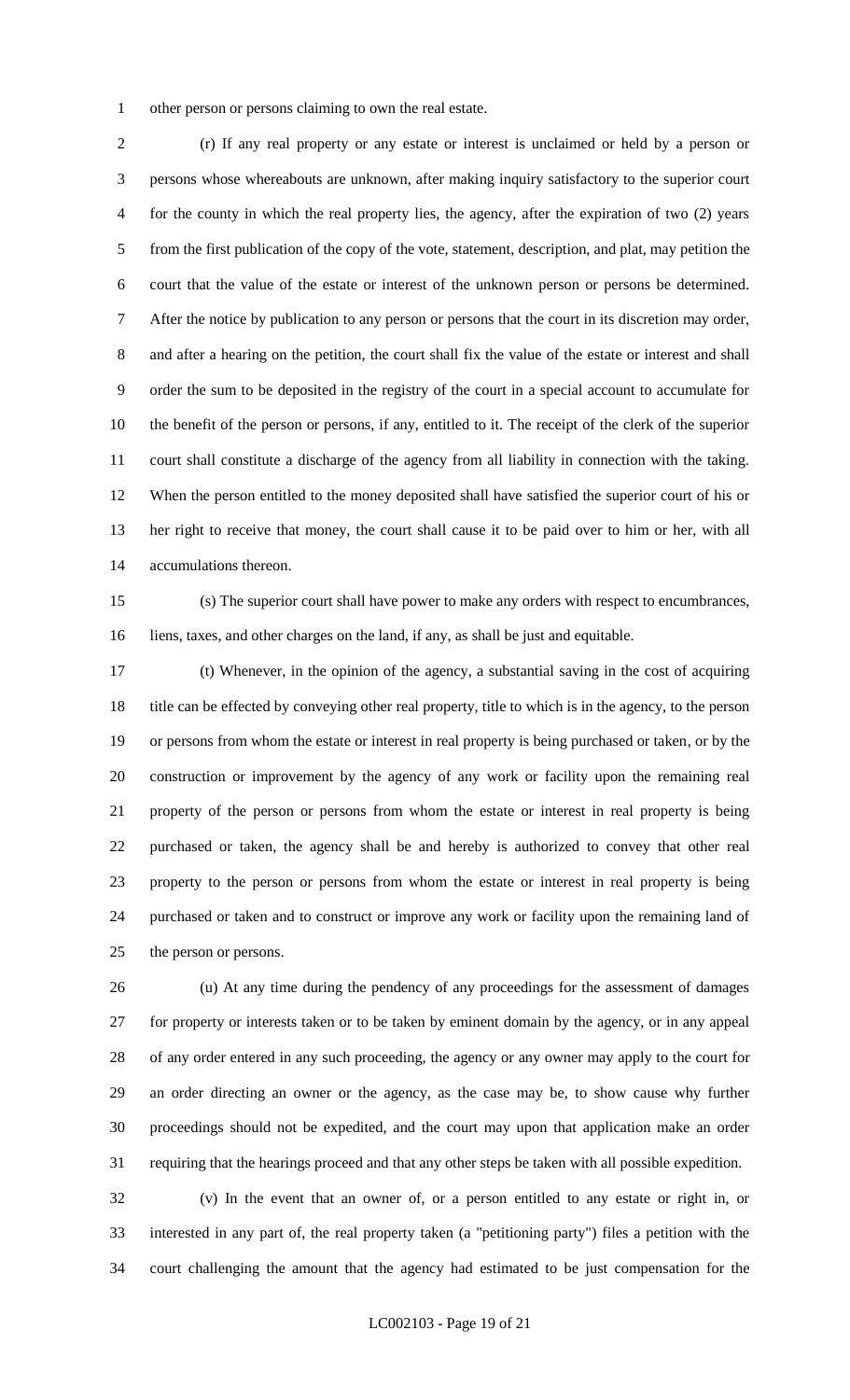property taken (the "estimated value"), and the final judgment of the court, exclusive of prejudgment interest, is an amount equal to or less than the estimated value, the petitioning party shall be required to pay the reasonable attorneys' fees and expenses incurred by the agency, and the reasonable expert witness fees and expenses incurred by the agency, in defending the estimated value.

6 (w) Chapter 64.12 of title 42 shall not apply to property taken by eminent domain 7 pursuant to § 45-32-24.1 <u>and § 45-32-24.2</u>.

8 SECTION 4. This act shall take effect upon passage.

======== LC002103 ========